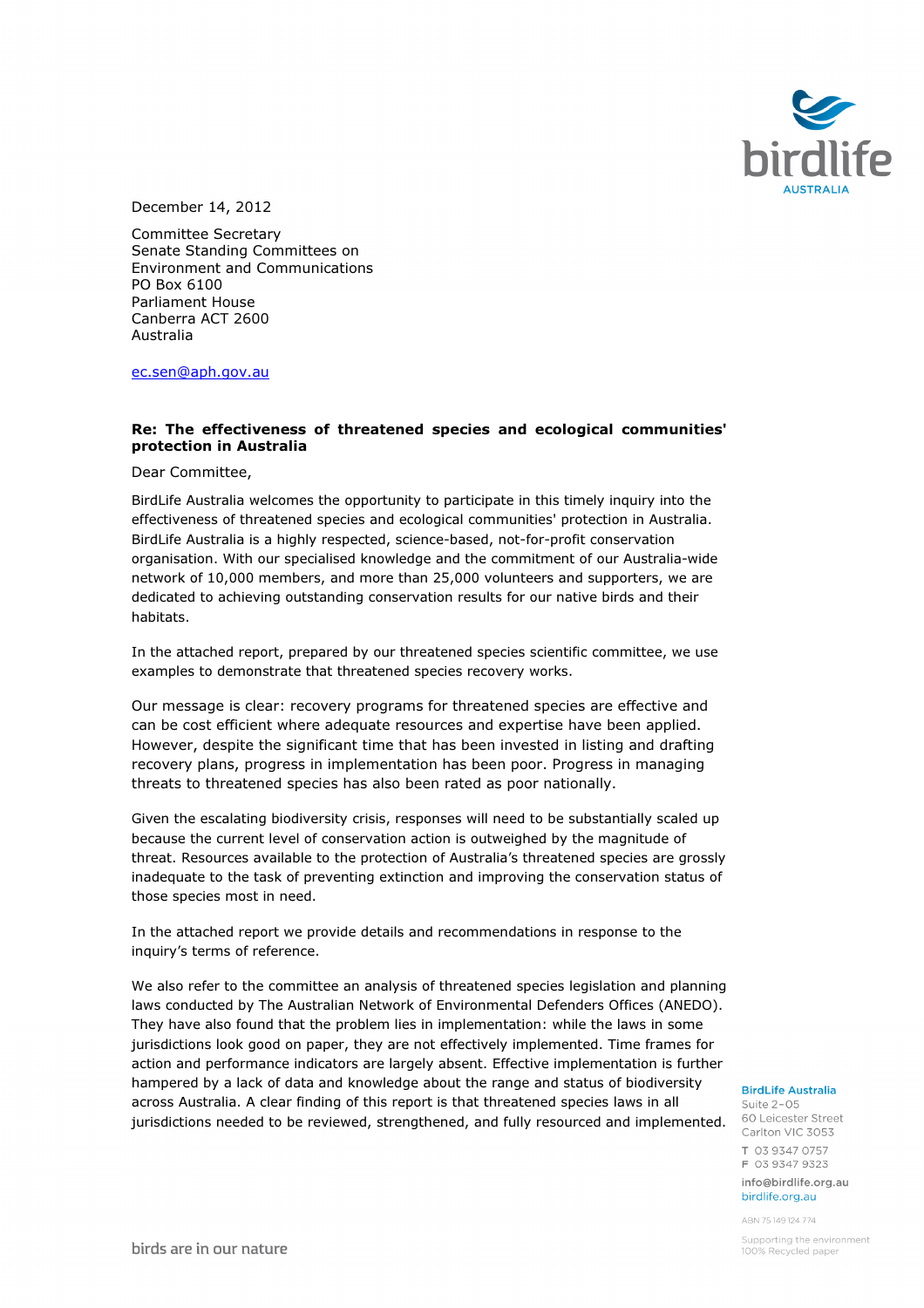

Given the decline in biodiversity noted in each state and territory, combined with increasing population pressures, land clearing, invasive species and climate change, now is not the time to be streamlining and minimising legal requirements in relation to threatened species assessment.

Yours sincerely,

James O'Connor CEO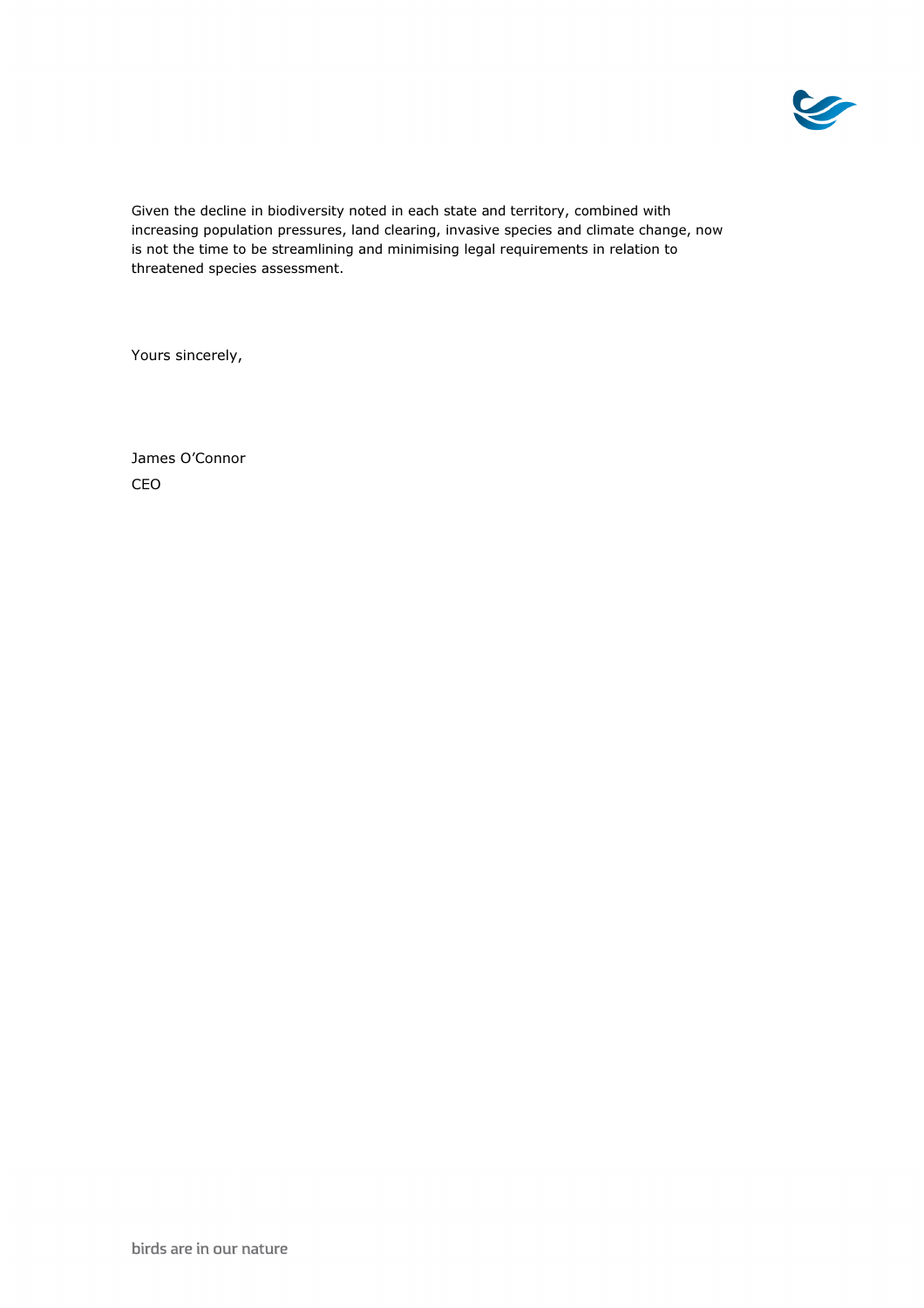Submission to the Environment and Communications References Committee for inquiry on "The effectiveness of threatened species and ecological communities' protection in Australia"

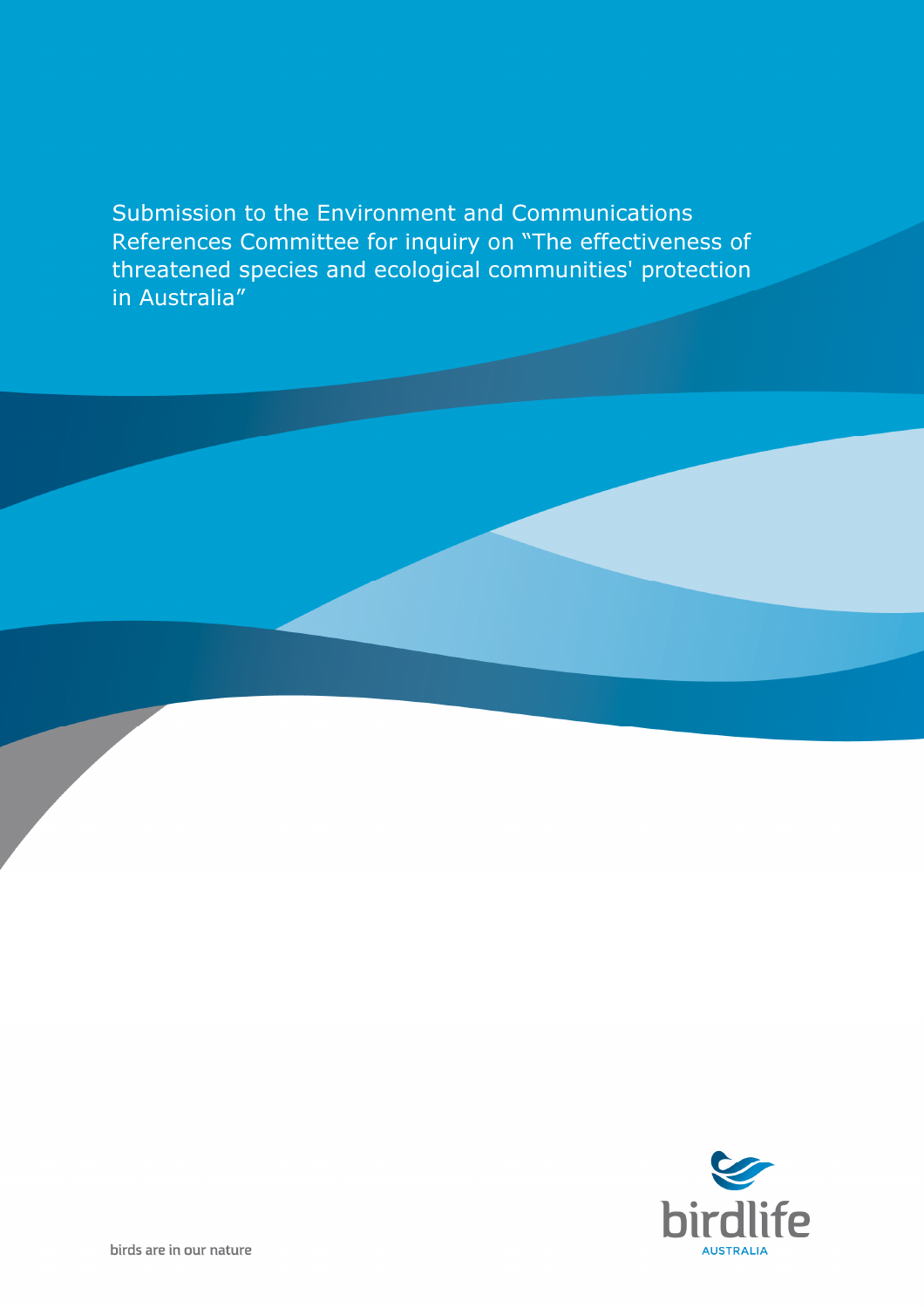### **Contents**

| (a) | Management of key threats to listed species and ecological communities  1                                                                                         |  |
|-----|-------------------------------------------------------------------------------------------------------------------------------------------------------------------|--|
|     |                                                                                                                                                                   |  |
| (b) |                                                                                                                                                                   |  |
| (c) |                                                                                                                                                                   |  |
| (d) | Regulatory and funding arrangements at all levels of government 10                                                                                                |  |
| (e) | Timeliness and risk management within the listings processes 13                                                                                                   |  |
| (f) | The historical record of state and territory governments on these matters  15                                                                                     |  |
| (g) |                                                                                                                                                                   |  |
|     | Appendix 1. Australian bird species/subspecies missing from the EPBC list but judged to be                                                                        |  |
|     | Appendix 2. Australian bird species/subspecies classified as threatened on the EPBC list but<br>judged to be more threatened under the IUCN Red List criteria  19 |  |
|     | Appendix 3. Australian bird species/subspecies present on the EPBC list but judged to be less                                                                     |  |
|     | Appendix 4. Australian bird species/subspecies present on the EPBC list but judged not to be                                                                      |  |
|     | Appendix 5. Reporting and potential for national indicators of Biodiversity using the Red List Index 23                                                           |  |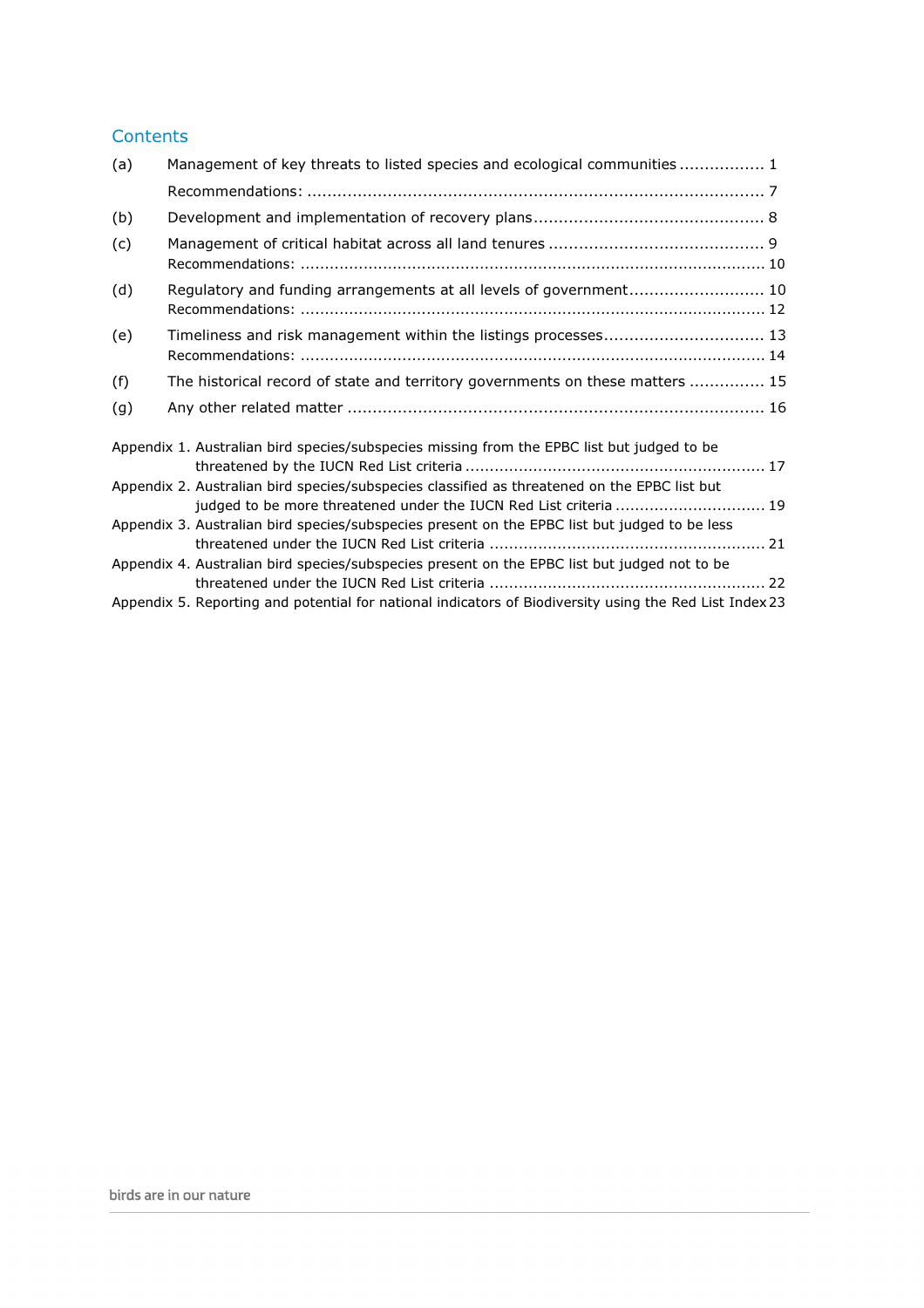BirdLife Australia Threatened Species Committee (Chaired by Professor Stephen Garnett) with additional input from:

- Hugh Ford
- Penny Olsen
- Gill Ainsworth
- Tim Holmes
- Judit Szabo
- Andrew Burbidge
- Peter Menkhorst

BirdLife Australia has played a major role in threatened species conservation throughout its 110 year history. Representations by BirdLife Australia (then the Royal Australasian Ornithologists Union) were instrumental in persuading the federal government to set up dedicated threatened species funding in the 1980s and its members have played important roles in ongoing conservation programs, particularly monitoring. The organisation published the first books covering all threatened birds in Australia and has recently been the major funding partner for an Australian Research Council project that aims to understand the factors underlying success in threatened species management. One of the outcomes of this project was the Action Plan for Australian Birds 2010, which provided the most comprehensive reviews of the status of all Australian bird species. This follows similar volumes in 2000 and 1992. We provide here summaries of our experience at BirdLife Australia on each of the main themes of the inquiry.

## (a) Management of key threats to listed species and ecological communities

We think the best way of illustrating the effectiveness of management of key threats to listed species is through examples of successes and failures, with a set of recommendations at the end.

#### Successes

Australia would have lost many more bird species had it not been for the concerted efforts of organisations and individuals to save birds and the funding provided for threatened species recovery, mostly from the Commonwealth. We felt that it was important for the committee to realise that, contrary to common perception, Australia has been remarkably effective at conserving threatened bird species in the 20 years since dedicated funding has been provided. While it should be noted that all success is provisional, since new threats can arise and not all threats to these species have been mitigated, the following accounts give some idea of the range of successful conservation programs, which have involved managing or removing key threats.

1. Gould's Petrel: a small seabird that had only ever been known from a single island off Port Stephens, NSW, but where it was numerous. Research in the early 1990s by David Priddel and Nicholas Carlile of the NSW National Parks and Wildlife Service identified that rabbit grazing, currawong predation and the presence of Pisonia trees on Cabbage Tree Island were causing a rapid decline in the population. All three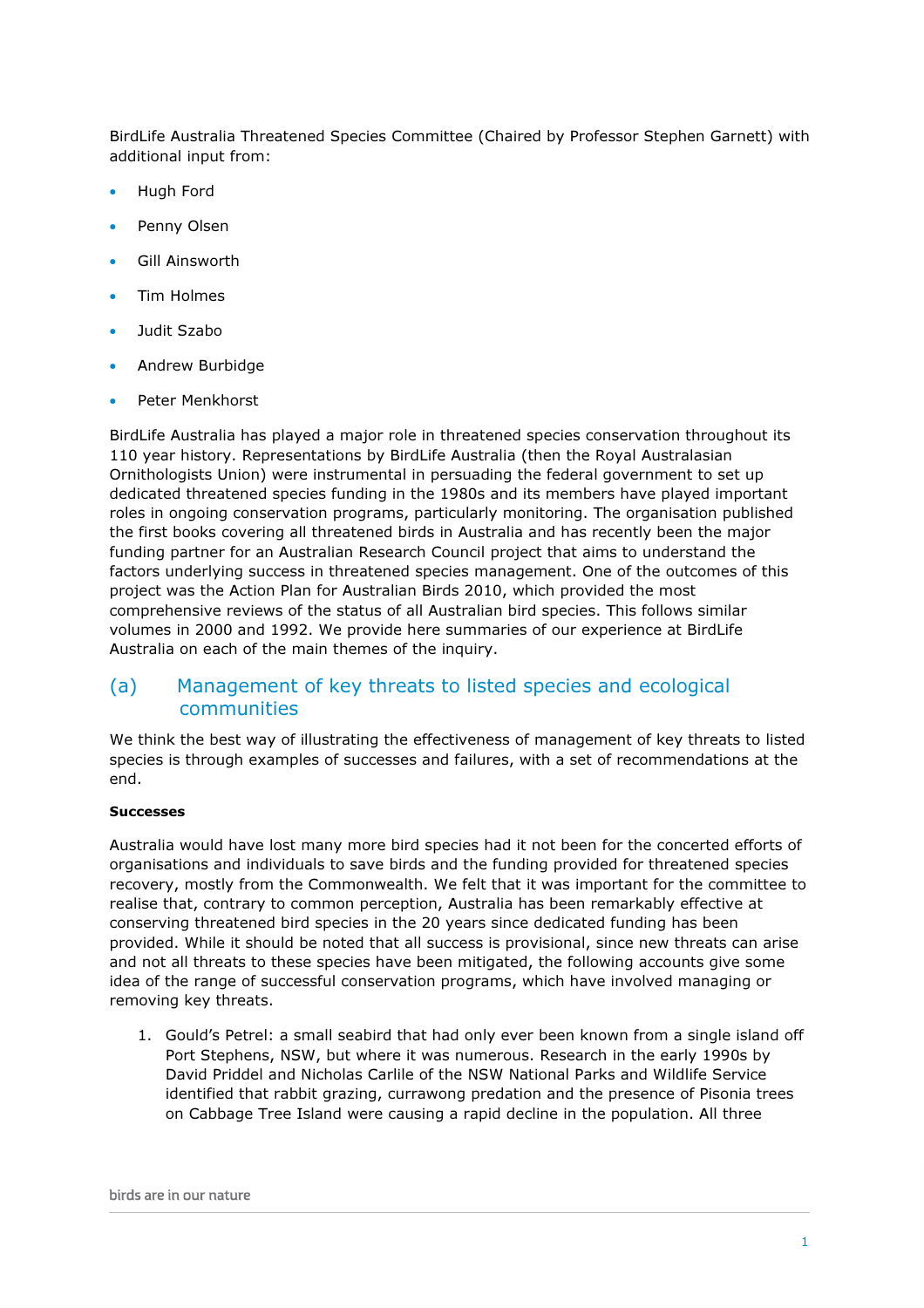threats were removed and the population started to recover. Further experimental research in which young were moved to other islands was also successful, minimising the risk from having all the birds on one island. The translocation technique developed has been used to save species elsewhere in the world. Management was based on first-rate research and proceeded using monitoring. While currently Vulnerable, it is likely that Gould's Petrel can be delisted by 2020. Active management has ceased and a relatively low frequency of monitoring is sufficient.

- 2. Albatrosses and petrels: the extent to which albatrosses and large petrels were being killed by long-line fishing was first exposed by Nigel Brothers of the Tasmanian Parks and Wildlife Service in 1991. By 2001 Australia had played a major part in negotiating the Agreement on the Conservation of Albatrosses and Petrels (ACAP), which is based in Tasmania. Since 2001 there appear to have been marked reductions in the extent to which albatrosses and petrels are being taken by fishing gear. The process has been marked by high quality peer-reviewed research, ongoing monitoring of fisheries for compliance with fishing techniques that reduce albatross deaths, particularly in Australian waters, and international negotiations to reduce albatross bycatch elsewhere. While threats to albatrosses and petrels persist, substantial progress has been made.
- 3. Wedge-tailed Eagle (Tasmanian): the Tasmanian subspecies of the largest Australian raptor, which naturally occurs in low numbers. In the 1990s Nick Mooney of the Tasmanian Parks and Wildlife Service and others, with Parks funding, identified that the eagle is sensitive to disturbance while nesting and declines were anticipated. The development of wind farms in Tasmania in the 2000s also resulted in the death of some eagles. Protocols were developed that reduced disturbance by forestry operations. As part of its permit conditions imposed by the Commonwealth and Tasmania, the major wind farm company has been purchasing land with nests on it and placing covenants on it to prevent clearing.
- 4. Lord Howe Woodhen: a flightless rail confined to Lord Howe Island. Surveys led by John Disney of the Australian Museum and Peter Fullagar of CSIRO in the 1960s identified that fewer than 10 pairs of woodhen persisted on the summit of Mt Gower. In the 1980s the principal threats to the birds, feral pigs and goats, were eliminated from the island by the NSW NPWS and captive bred birds were reintroduced to the lowlands. The woodhens thrived and are currently at about 71-74 pairs, which is considered about carrying capacity for the island.
- 5. Plains-wanderer: a small ground-dwelling grassland bird sparsely distributed from northern Victoria to central Queensland. Identified as having declined greatly in the 1980s, a Commonwealth funded research project by David Baker-Gabb in the 1980s identified the main habitat requirements of the species and major threats to it, particularly the loss of natural grasslands to agriculture and the need to manage grazing. Over the last few decades several large properties have been acquired in NSW, Victoria and Queensland on the basis of the Plains-wanderer habitat they contain, largely with Commonwealth funds. Constraints on agriculture and grazing have also been applied, though less successfully. Nevertheless, without the research and subsequent habitat protection, the species would be much less common.
- 6. Hooded Plover (eastern): a small beach-nesting shorebird distributed from southern NSW around Victoria to the Eyre Peninsula and around Tasmania. Monitoring had identified rapid declines in many locations due to high recreational beach use. Research then demonstrated that nests of this species and their contents were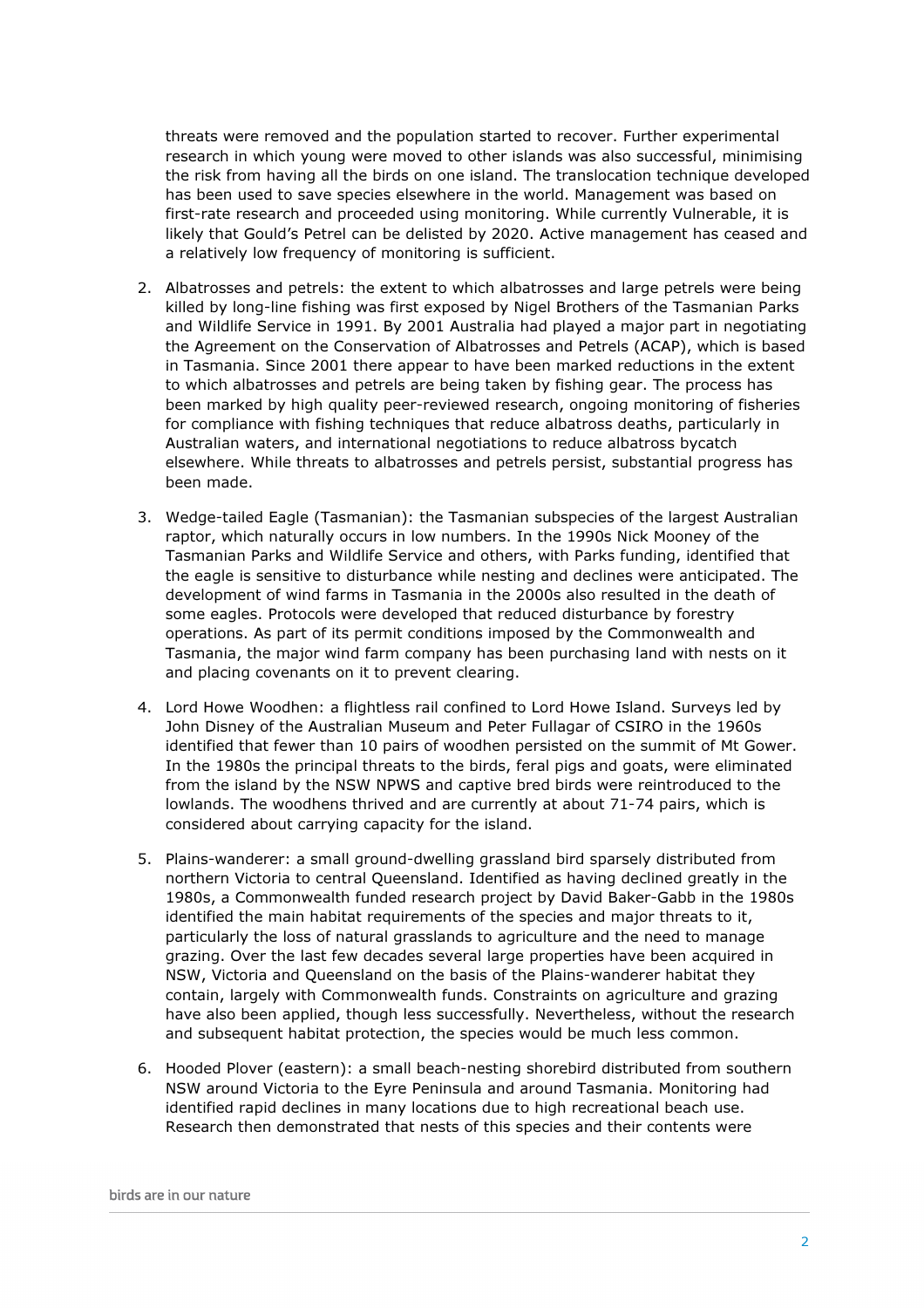destroyed by vehicles and unconstrained pet dogs or by predators due to parents being disturbed by people. Active protection of nests by volunteers is at least stemming an ongoing decline. The research was undertaken with a series of shortterm government grants with volunteers substantially contributing to monitoring and management.

- 7. Glossy Black-Cockatoo (Kangaroo Island): a long-lived cockatoo that had been reduced over the previous century from a population of thousands distributed from western Victoria to the Mt Lofty Ranges to 150 individuals in 1995 found only on Kangaroo Island. Research in the 1990s by Lynn Pedler and others from the South Australian parks service on the basis of short term funds from the Commonwealth identified that Brush-tailed Possums were taking eggs and chicks from nest hollows. Possum numbers were probably inflated because Kangaroo Island lacks ground predators and so they were able to graze on fertilized clover in sheep paddocks. Assiduous searches for nest sites which could then be protected from possums with corrugated iron collars and by trimming tree tops to reduce possum predation. The population has thus than doubled over the last 15 years. It may be possible to downlist the subspecies from Endangered to Vulnerable by 2020. Ongoing protection of nests will be needed indefinitely, though how many has not yet been determined. Monitoring frequency, currently annual with assistance from volunteers, may also be needed less frequently.
- 8. Muir's Corella: this cockatoo, a subspecies of Western Corella, lives in a small area of farmland in south-west Western Australia. The population was reduced to about 100 birds in the 1940s as a result of poisoning and shooting by farmers. Sustained protection has allowed it to recover to over 10,000 individuals. While there are potential problems in the future with, for example, nest hollow shortage, the trends and population size allowed delisting on this taxon under the IUCN Red List criteria in 2010. The Western Australian Government has now shifted Muir's Corella from Schedule 1 (Fauna that is Rare or likely to become Extinct) to Schedule 4 (Other specially protected fauna).
- 9. Albert's Lyrebird: a ground-dwelling species of rainforest and very wet eucalypt forest found only in north-eastern NSW and south-eastern Queensland. Research by Sandy Gilmore as part of his PhD with ANU had identified that ongoing logging was continuing to cause declines of this rare species and it was listed as Vulnerable in 1990. The cessation of forestry operations on the Whian Whian Plateau removed the largest threat and the species was removed from the IUCN Red List. Ongoing monitoring by volunteers of an isolated lowland population on Mt Tambourine has identified that the species can persist in small numbers if not disturbed. There is currently no active conservation management of this species.
- 10. Noisy Scrub-bird, Western Bristlebird and Western Whipbird (heathland subspecies): three birds of dense heathland on the south coast of Western Australia. They were much more widely distributed in the 19th century but had severely constrained distributions by the start of the 20th century. Research by CSIRO from the late 1960s continued subsequently by the Western Australian Department of Conservation identified the extreme sensitivity of these species to fire and undertook a series of well-planned experiments to establish new populations. The translocation of the most endangered of the trio, the Noisy Scrub-bird, was particularly successful with a new population established on an offshore island where fire is highly unlikely. At the same time habitat was secured and fire was controlled as much as possible. This allowed the natural spread of the species. When uncontrollable fire did strike the original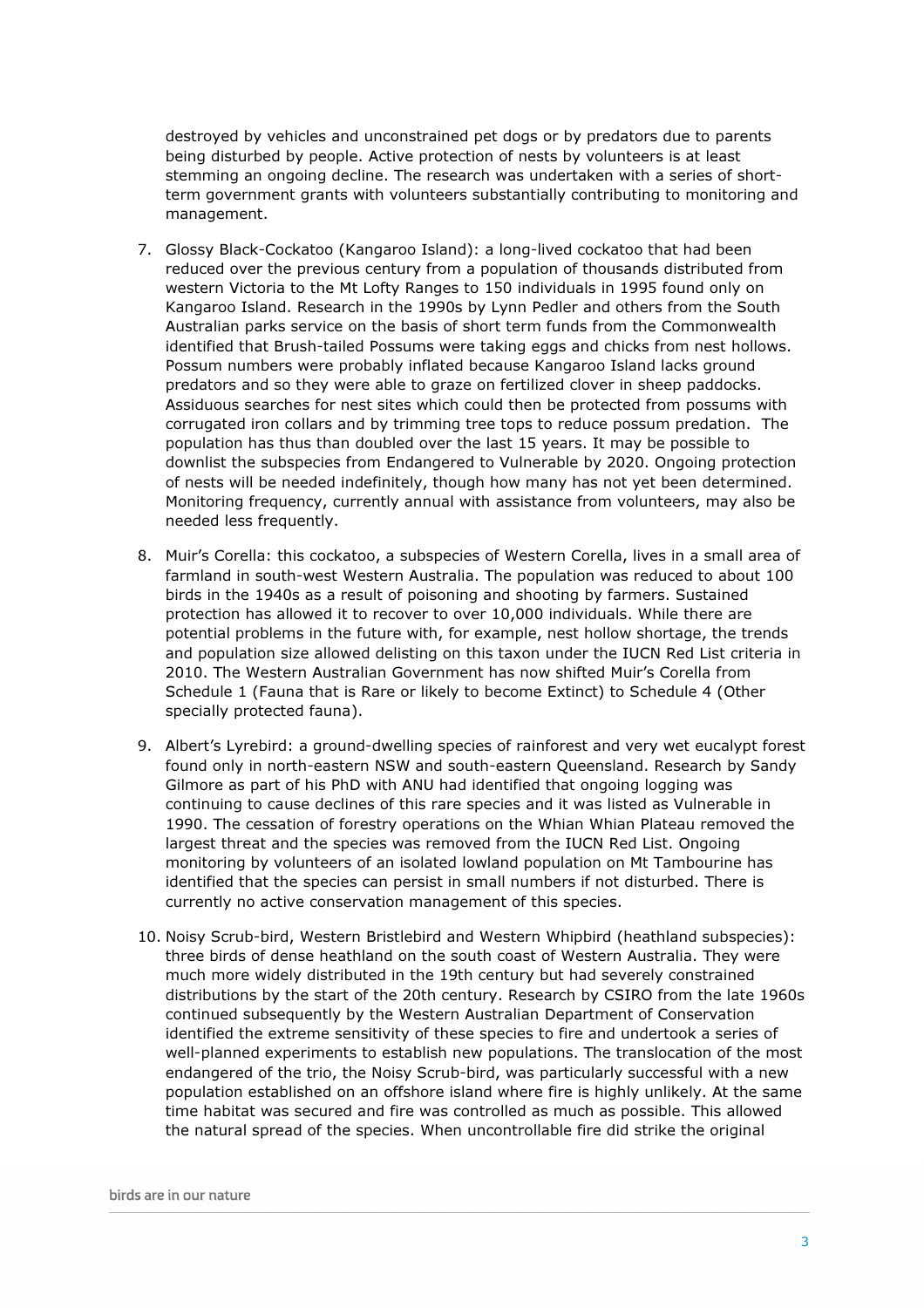population in 2006, the substantial losses were buffered because the population was much larger and spread over a larger area allowing gradual recolonisation of the burnt area. While threats persist, long-term investment in these species by the WA Department of Conservation supported by Commonwealth government funds and a strong body of local volunteers not only prevented extinction of the scrub-bird but also greatly reduced the threat from fire.

- 11. Eastern Bristlebird (southern): a small bird of heathlands in coastal New South Wales. Also used to occur in Gippsland, Victoria, but now only at the eastern extreme of that state, for reasons that are unknown. Research by Jack Baker of the NSW NPWS and others identified the fire sensitivity of the species, which may be compounded by fox and cat predation. Nevertheless, several new populations have been successfully established since 2000 in areas that the birds probably occupied previously but from which they had been eliminated by fire. It is anticipated that it will be possible to downlist the subspecies by 2020.
- 12. Helmeted Honeyeater: a sedentary honeyeater occurring naturally in one small reserve near Healesville and another where it has been re-introduced via the release of birds bred in captivity at Healesville Sanctuary. This subspecies would certainly have gone extinct without sustained intervention. Research, management and monitoring have successfully countered one threat after another, with strong support from a local volunteer group and substantial Commonwealth funding. While its future remains tenuous, and there is some criticism for the funds it has received relative to other full species, especially considering that it is a marginally distinct subspecies of the widespread Yellow-tufted Honeyeater, it can be said that it would have gone extinct without heavy investment. The same cannot be said for some other species in which the Commonwealth has invested heavily (see below).
- 13. Macquarie Island: the introduction of cats, rats, mice and rabbits to this isolated subantarctic island in the 19th century resulted in the loss of distinctive subspecies of Banded Rail and Red-crowned Parakeet, the loss of at least the Grey Petrel as a breeding species and the confinement to offshore rock stacks of several other small petrel species. A major federal funded project undertaken by the Tasmanian parks service eradicated cats in the late 1990s. Grey Petrels returned as a breeding species but rabbits proliferated, devastating the local vegetation. A \$20 million program in 2010-2011 appears to have eradicated rabbits, rats and mice, with a rapid response from small petrels. It remains to be seen whether this second perturbation produces unintended consequences but indications from other sub-Antarctic islands with feral mammal eradications indicate sustained benefits with no need for future active management.
- 14. Heard and North Keeling Islands: Heard Island is one of the few sub-Antarctic islands lacking feral animals, despite 19th century harvests of seals and penguins. North Keeling supports a flightless rail (and many breeding seabirds) that has been eliminated from the rest of the Cocos (Keeling) group of islands. Strict quarantine regulations for the rare visits to both islands have maintained their pest free status, protecting thriving populations of seabirds and the rail.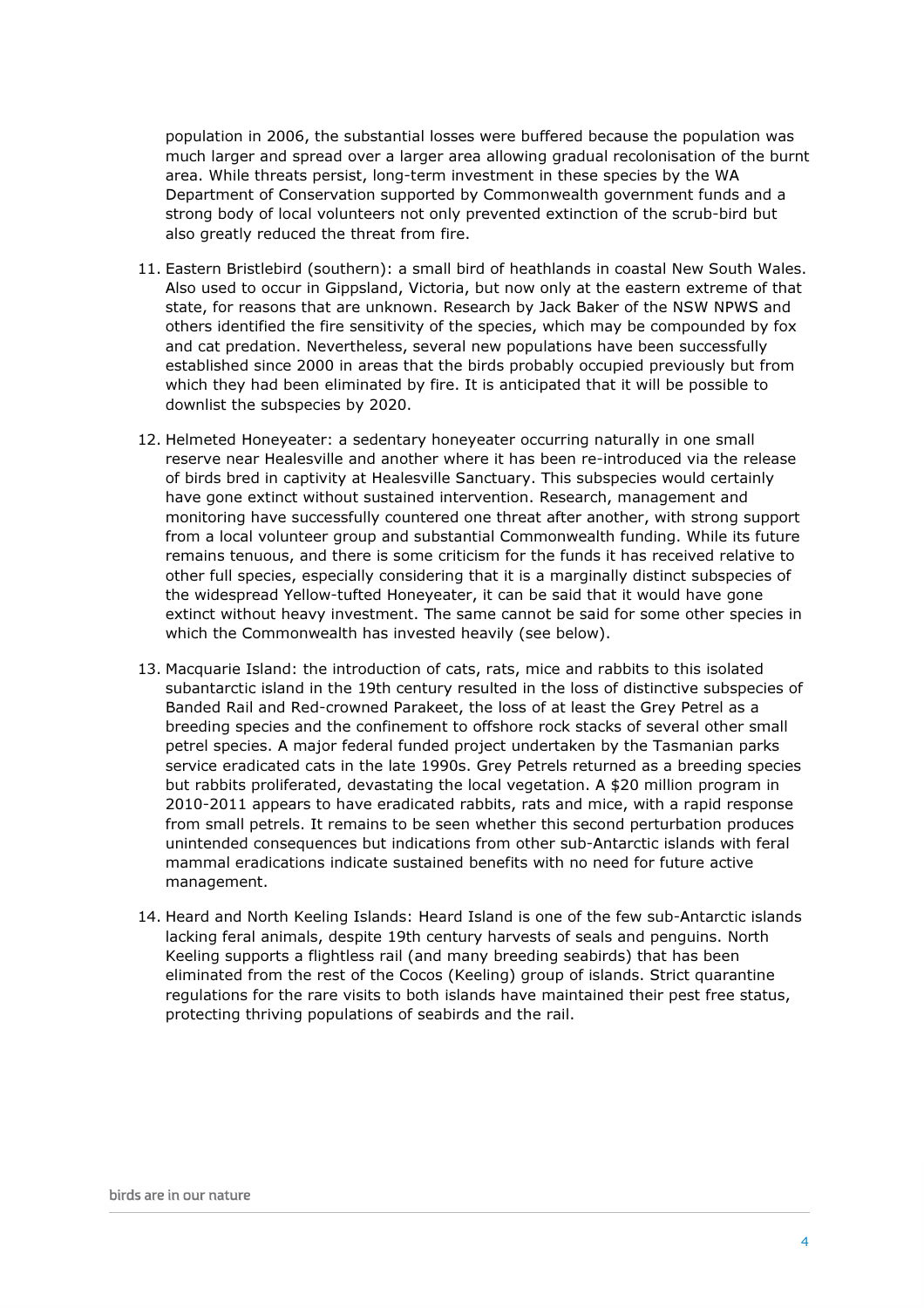#### Initial success but failure now imminent

- 1. Migratory shorebirds: small, mostly coastal, birds that breed in the high latitudes of the northern hemisphere and fly to Australia to spend the austral summer. Research since the 1980s, largely by volunteers but with substantial Commonwealth support, resulted in declaration of many Ramsar wetlands to protect shorebirds and stringent provisions under the EPBC Act to protect habitat in Australia. The Commonwealth also signed bilateral agreements with Japan, China and the Republic of South Korea. However the ongoing monitoring has now identified rapid declines in many species that can be directly attributed to destruction of coastal habitats in East Asia, particularly around the Yellow Sea between China and South Korea. Despite the international agreements, most effort to reduce this habitat loss has been through lobbying by non-government organisations. While the Commonwealth makes great efforts to reduce the loss of shorebird habitat in Australia, diplomatic efforts for these species in the East Asian flyway is limited and has not yet been effective.
- 2. Green Parrots on Norfolk Island were identified as declining in the 1980s and it was also discovered that only a single individual of the local subspecies of Boobook Owl was surviving. Intensive management of both species, including the introduction of some male New Zealand owls, allowed the population of both species to recover. In the last five years, however, funding shortfalls meant the cessation of the intensive management and effective monitoring. In the absence of evidence, anecdotal reports suggest that both species are now less common than a decade ago. In 2000 the parrot was downlisted to Endangered from Critically Endangered under the IUCN Red List criteria on the basis of ongoing population increases. In 2010 it was uplisted again. Like the Christmas Island Pipistrelle, the parrot and the owl are on a Commonwealth funded national park. Whilst there is no compelling evidence that extinction is imminent, it is at very high risk due to the small size of the population and on-going threats.
- 3. Western Ground Parrot: a ground-dwelling parrot that once occurred in heathland across southern south-west Australia. Fox baiting over the last ten years reduced predation on rare native mammals and initially appeared to have reversed long-term declines. However, it now appears to have allowed an increase in feral cats, which are more effective predators of ground-dwelling birds in thick vegetation. In the last decade ground parrots are now confined to Cape Arid National Park having disappeared from many areas where they were once thought to be relatively common. The most recent surveys by volunteers suggest that just 110 individuals survive. Some short-term funding has been made available for baiting cats. However there is almost none for research and monitoring to make sure the baiting is effective or efficient. More importantly, with so few birds left, there is no money for intensive emergency actions such as creating an insurance population of Western Ground Parrots maintained in captivity.
- 4. Christmas Island: in the Action Plan for Australian Birds 2000 all bird species and subspecies endemic to Christmas Island were listed as Critically Endangered. The main threat was the proliferation of Yellow Crazy Ants that had been uncovered by researchers from Monash University. The ants were having a devastating effect on the iconic red crabs that perform important ecological functions on the island and it was feared the ants would also affect the birds. The government response to the infestation was rapid and substantial with poisoning campaigns effectively controlling the ants in most parts of the island as determined by monitoring. While subsequent research showed that the birds would in fact have been affected by the ants over a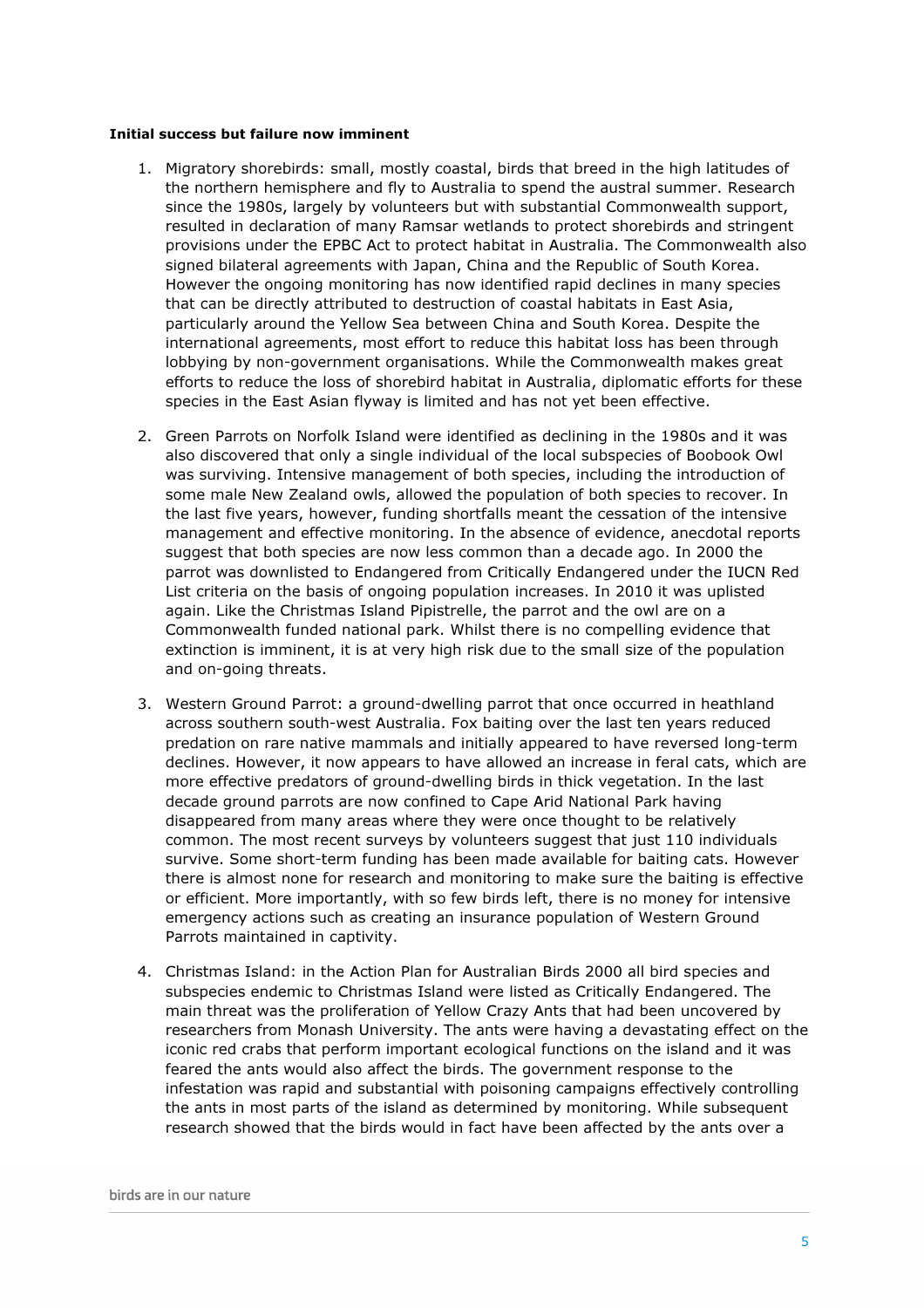long time, if at all, the rapidity of the response has significantly limited the damage that might otherwise have been caused. The downside is that action on the ants was thought to be sufficient for all problems faced by Christmas Island fauna. For the Christmas Island Pipistrelle this was catastrophic - the species has gone extinct despite timely warnings about its rapid decline. This was a major failing for which there has been limited accountability. The species was on a Commonwealth funded national park. Decisions and advice given by a middle-ranking public servant effectively delayed action until it was too late. While the factors driving the rapid decline of the Pipistrelle were poorly understood, the final extinction, which could have been avoided by taking animals into captivity, was largely caused by excessive caution from one public servant. Non-ant threats to birds persist on Christmas Island, though are more dire for remaining mammals and reptiles, but the need to control ants has meant that few resources are made available for research, management or monitoring of other threats.

#### Failures

There have been few genuine failures in Australian bird conservation. Over the last 20 years, once the level of threat has been realised, there has usually been a commensurate response from the Commonwealth government with substantial assistance from volunteers. In many cases there will be failures if work is not continued. Similarly failures may occur before it is realised that species are threatened because of a failure to follow up on suspicions of decline. In few cases failure is imminent because of deliberate withdrawal of government support preventing effective conservation action.

- 1. Extinctions: Three subspecies and one species of Australian bird are thought to have gone extinct in the last two decades: Spotted Quail-thrush (Mt Lofty Ranges), Hooded Robin (Tiwi Islands), Star Finch (southern) and White-chested White-eye. All were seen in the 1980s or early 1990s but have not been located since. Although it has long been realised that they were scarce, little effort was made to find remaining populations, let alone undertake research, or identify and manage threats. For these taxa a consciousness of their level of threat, and political support for the protection of threatened species, came too late for effective action. In each case their scarcity may have required at least some level of captive breeding to ensure their persistence. Instead the occasional observations and warnings of likely extinction, evoked no action by responsible authorities.
- 2. Christmas Island Frigatebird, Thick-billed Grasswren (NW NSW), Brown Thornbill (King Island). All are Critically Endangered but for none is there active monitoring or management. A baseline survey of the Christmas Island Frigatebird was conducted in 2005/6 but has never been repeated. Unpublished research suggests the birds feed primarily in Indonesian waters and the South China Sea. Numbers may be continuing to decline but neither trends nor threats are known. About a dozen individuals of a subspecies of the Thick-billed Grasswren are known from one location, which is known to a few people. Almost nothing is known of this population – total size, habitat, threats, trends – yet it could blink out in an instant. Brown Thornbills on King Island have been seen once this century and only a few times last century. They may persist in the State forest or they may be extinct. In each case there has been a little bit of searching and monitoring but not enough to have any benefit.
- 3. Eastern Bristlebird (northern): a small bird found in grassland patchily distributed within rainforests in south-east Queensland and north-east NSW. One of Australia's most threatened birds with tiny populations readily eliminated by fire with little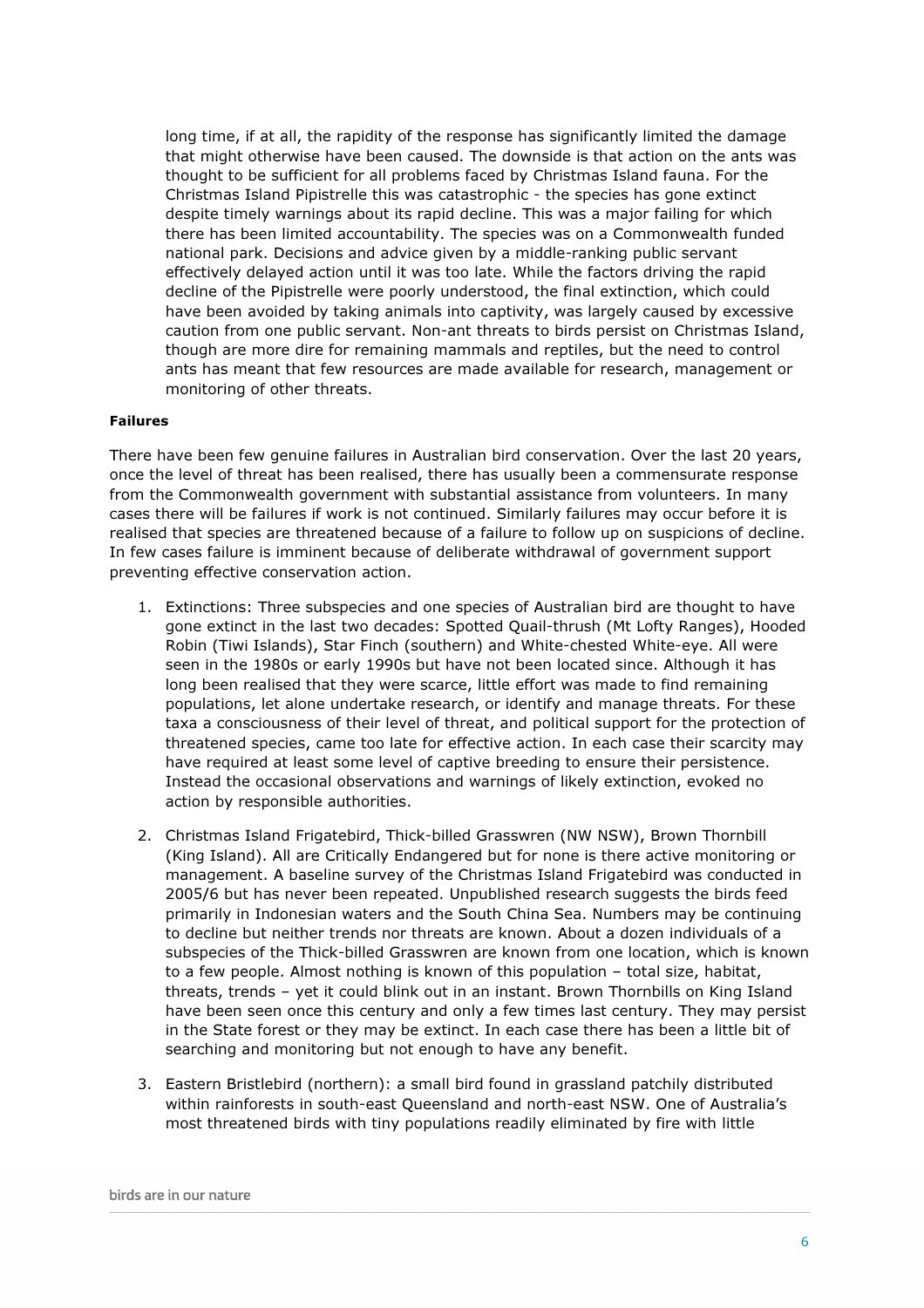prospect of recolonisation from adjacent patches. In NSW populations are monitored but there is no active management. In Queensland there were a few surveys and a captive population was established as a potential means of re-establishing the birds in places from which they had disappeared. The bird bred readily in captivity. The program was halted by two Queensland public servants who expressed a personal view that captive breeding should not be used for conservation and it was ordered that the captive birds be released. The two states could not agree on a recovery plan for the subspecies. There have been no recent surveys of the subspecies in Queensland and the subspecies is drifting towards extinction.

There are numerous Auditor General reports (such as the Auditor-General Commonwealth performance Audit Report (No.31) 2006–07; The Victorian Auditor-General 2009 performance audit of the FFG Act; Western Australian Auditor General's Report-Rich and Rare: Conservation of Threatened Species 2009; Tasmanian Auditor-General. 2009. Special Report 78: Management of Threatened Species) that have examined the effectiveness of state and Commonwealth management of key threats to threatened species. We refer these to the Senate Committee.

## Recommendations:

- 1. Threatened species investments should be guaranteed over sufficiently long periods to allow recovery.
- 2. Success has been built on the back of high quality research, followed by bold management action and it has been confirmed by high quality sustained monitoring. Any management program should contain all of these.
- 3. Funding must be adequate. If too little money is provided then any gains are likely to be reversed rapidly or the knowledge obtained about the threatened species will be inadequate to mitigate threats. This can lead to an impression that funding spent on recovery activities have been ineffective. Substantial funding over extended periods can result in an improved status that can often be sustained with minimal input.
- 4. Successes often arose from the sustained commitment of key individuals, either belonging to government agencies, non government organisations or voluntary groups. Such individuals should be nurtured and given opportunities to mentor successors.
- 5. That said, there should be independent oversight of all threatened species programs, even those run by government. The personal judgements/opinions of key public servants sometimes have undue influence on funding allocations, which has then led to extinction or a high risk of extinction.
- 6. Government agencies should provide strong support of non-government organisations and community groups that are actively involved in conservation of threatened species.
- 7. A very real and sustained commitment to monitoring the status of threatened species and their response to management activities is desperately needed. The development of National Environmental Accounts that monitor the status of Matters of National Environmental Significance (such as nationally threatened species) should be fasttracked.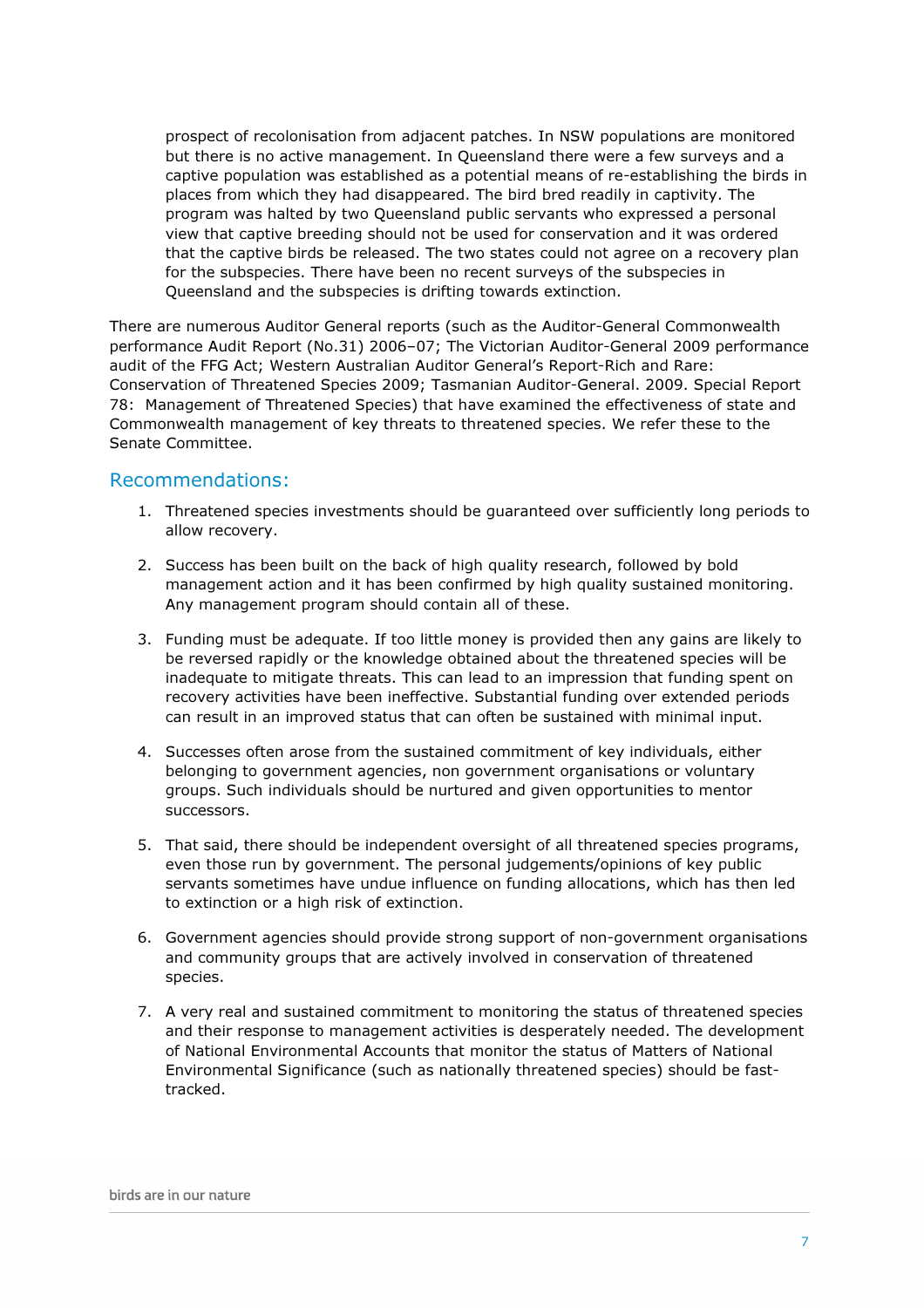## (b) Development and implementation of recovery plans

A requirement to implement recovery plans would be one of the simplest and most direct ways to address the biodiversity crisis in Australia. Currently the EPBC Act requires that recovery plans be drafted and adopted for all listed taxa, but is silent about implementation.

There is currently no publicly available measure of recovery plan implementation

Currently it takes many years to produce an approved plan and adequate resourcing is required to clear the massive back-log of listed species that do not yet have recovery plans.

#### For example

- Only 9% of listed threatened species and communities have recovery plans NSW.
- Recovery plans were prepared for only 20% of listed species in Tasmania.
- And only 20% of threatened fauna and less than half of threatened flora have a recovery plan in Western Australia.

BirdLife Australia has actively participated in recovery teams and contributed to recovery plans since their inception in the 1980s. From our knowledge of effective recovery plans that contributed to species recovery we have the following recommendations:

- 8. Amend the EPBC Act to direct implementation of recovery plans.
- 9. Outcome-driven SMART objectives from which to evaluate success should be included in every recovery plan.
- 10. Plans should include research and monitoring components as well as a schedule of onground management.
- 11. Plans can be single species or multi-species. Multispecies plans should be either site/habitat based or deal with common threats. A review of multispecies plans should be conducted to ensure their efficacy.
- 12. Recovery Plans should be supported by a Recovery Team.
- 13. Recovery Teams should have both government and non-government representation and meet regularly to review research results and analyses of monitoring data. The experience with the Christmas Island Pipistrelle suggests that threatened species that occur only on protected areas should also have community membership on the Recovery Team.
- 14. Teams should have committed Chairs that will act in the best interest of the team (eg independent of the agency that they represent) and who can delegate effectively to team members.
- 15. Recovery Teams should be resourced and required to produce recovery plans within one year of listing.
- 16. A mechanism is needed to address situations where states either cannot reach agreement or intentionally hold up negotiations on finalisation of national recovery plans. It is common practice for some states to hold plans 'hostage' and 'horse trade'.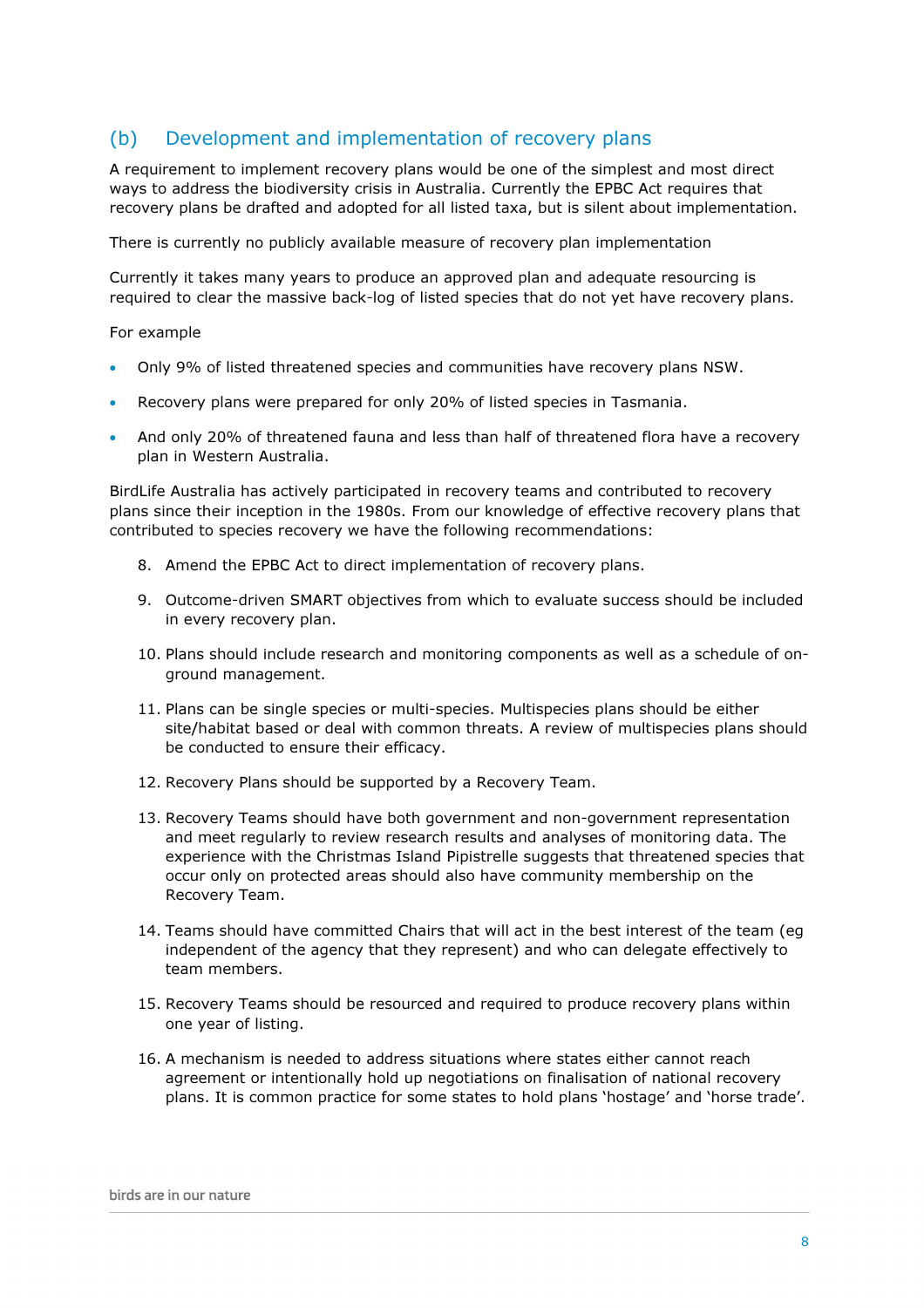# (c) Management of critical habitat across all land tenures

Most threatened and Near Threatened bird species occur on public lands, including protected areas (Table 1) though substantial proportions of these taxa may also depend on private land outside of the reserve system.

Unfortunately there can be an impression that the threatened birds on public lands are safe. In reality these taxa usually require active management of threats. However there is very little funding available for state and territory governments to fund management of threatened species on public lands. For most of the last 20 years, states and territories have only invested in threatened species as part of co-funding arrangements with the Commonwealth. Recently the park management budgets of many parks services around the country have been slashed from already inadequate levels of funding. As has long been the case, parks budgets are largely directed at maintaining built infrastructure and servicing visitors rather than managing the natural 'infrastructure' such as threatened species that was often the basis of park declaration in the first place. For many parks the threatened species values are not known, and have no part in prioritising park management.

Where there is habitat management it tends to be driven by the attitude that landscapes and general threats should be the emphasis of conservation management, which has diluted the emphasis on managing critical habitat for threatened species. This applies to Commonwealth parks as much as to those managed by the states and territories. Thus Norfolk Island National Park is managed to reduce the density of cats and rats but without detailed management of the threatened species such as the Tasman Parakeet or the Norfolk Island Owl. Kakadu National Park has general fire management but no specific management for remnant populations of White-throated Grasswren or Yellow Chat. In fact there is almost no knowledge of where these species occur in the park. This attitude is also common in many state and territory parks.

Some 18% of threatened birds are mostly threatened by activity outside the Australian mainland, including seabirds affected by offshore fishing or at breeding sites, and migratory shorebirds affected primarily by habitat loss and modification along their migratory flyway.

Some 8% of threatened birds primarily depend on remnant habitat within intensively cultivated agricultural lands in the east or south-west, and a further 8% are scattered through the rangelands of northern Australia. Of this combined total just 20 taxa, 9%, are threatened, the remainder being listed as Near Threatened.

|           |  | Table 1. Principal land use of habitat occupied by threatened Australian bird taxa (preliminary |  |  |
|-----------|--|-------------------------------------------------------------------------------------------------|--|--|
| analysis) |  |                                                                                                 |  |  |

| Land use type                              | No. threatened bird<br>taxa | $\frac{1}{2}$ |
|--------------------------------------------|-----------------------------|---------------|
| Protected areas                            | 125                         | 59            |
| Offshore threats (seabirds and shorebirds) | 37                          | 18            |
| Intensive use agricultural lands           | 16                          | 8             |
| Rangelands                                 | 15                          | 8             |
| Boigu, Saibai and Tiwi Islands             | 6                           | 3             |
| Aquatic species                            | 6                           |               |
| Remote arid lands                          | 5                           |               |
| Total                                      |                             |               |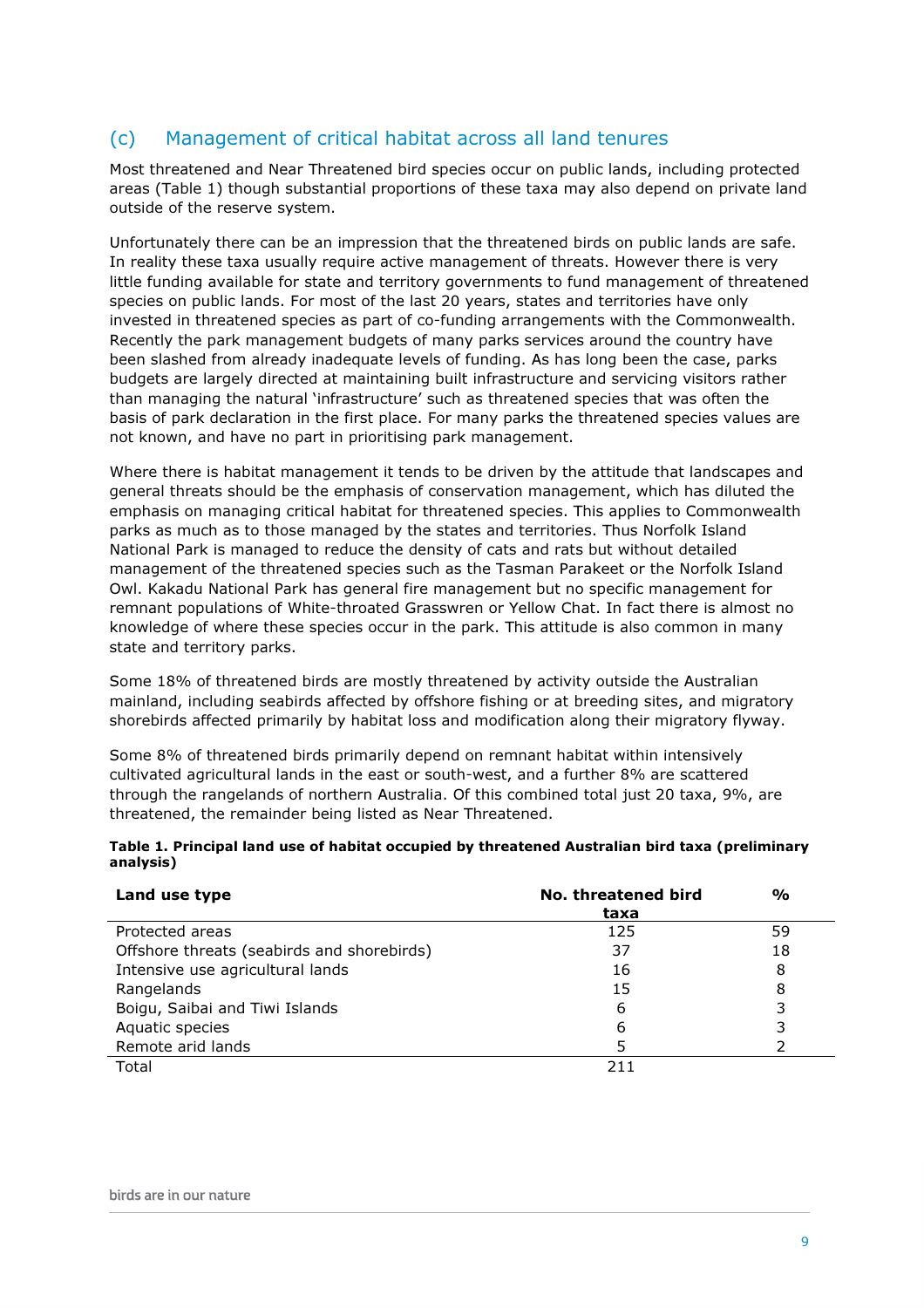One fifth of species considered critically endangered have no formal protection in Australia. It is therefore also necessary to assess the effectiveness of threatened species laws outside the reserve system

However critical habitat declarations and provisions are rarely used in Australia. In Victoria, despite provisions for listing, only one Critical Habitat Determination has been made since the commencement of the FFG Act, and this declaration was revoked almost immediately. Listing of critical habitat is too discretionary and the political will does not exist.

In NSW there are currently only four areas declared as critical habitat under the TSC Act: the Wollemi Pine, the Gould's Petrel, Little Penguin population in Sydney Harbour, and the Mitchell's Rainforest Snail. The reason that there are very few critical habitats listed relates to the method of listing critical habitat under the Act which differs from the listing process for threatened species, and which allows economic considerations to be taken into account.

No critical habitats have been listed in Tasmania

The rest of the states and territories either have no provisions to list critical habitat or have no statutory requirements to do so.

#### Recommendations:

- 1. Commonwealth funds for threatened species habitat management on protected areas could usefully be made available to states and territories – allocated against a national prioritization schedule (i.e. equity between states should not be part of the funding formula, rather the conservation benefit that might derive from such investment). This fund could also be made available to the non-government conservation land management organisations, such as the Australian Wildlife Conservancy, Bush Heritage Trust and BirdLife Australia, which play an increasing role in the conservation of these taxa.
- 2. Specific actions for threatened species recovery should be incorporated into the management plans of all Commonwealth parks in addition to general habitat maintenance.
- 3. Management of critical habitat and favourable responses by threatened taxa should be part of the key performance indicators of all Commonwealth parks.
- 4. Make better use of listing critical habitat under the EPBC Act as well as state and territory legislation.

## (d) Regulatory and funding arrangements at all levels of government

#### Regulatory arrangements:

The Australian Network of Environmental Defenders Offices (ANEDO) has conducted a thorough assessment of threatened species laws and planning legislation in each jurisdiction. We attach their report and refer it to the committee.

Further, we see a need for strong reform of EPBC Act. This should include removal of the provision for approval bilateral arrangements that would allow for the transfer of approval powers from the Federal Minister for the Environment, to states and territories. We also strongly feel that the government's response to the 2009 Hawke review of the EPBC Act requires significant revision to include some of the environment protection elements recommended by Dr Hawke rather than just the streamlining amendments put forward to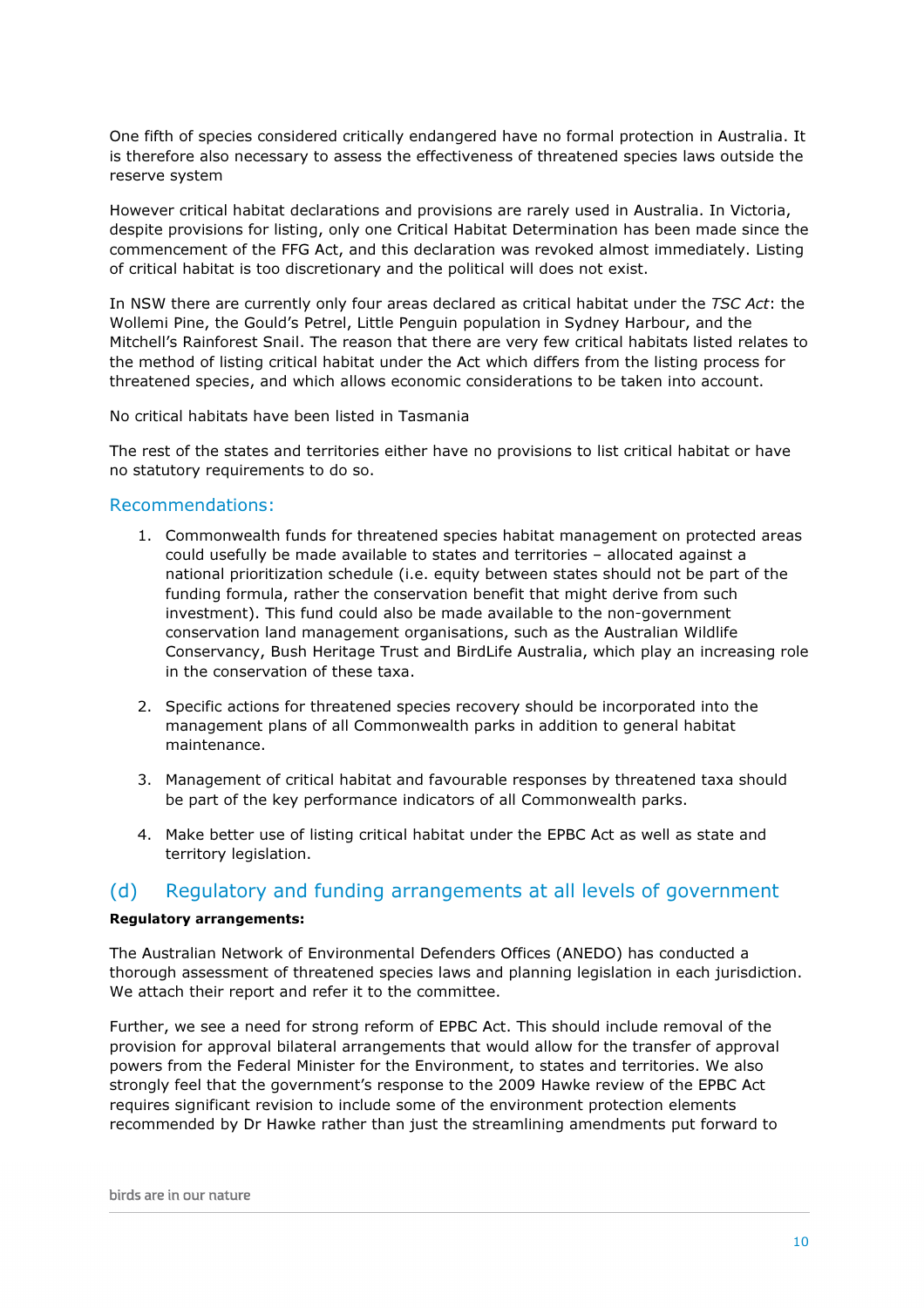date. For example the Independent Environment Commission (Hawke Recommendation 71). Should be established to provide objective, science-based advice to the Minister to improve decision-making and ensure greater transparency and accountability This independence would promote removal of the commercial dependency between consultants and proponents to ensure best possible advice. The Independent Environment Commission should have a role in performance audits, monitoring and compliance to ensure proponents meet conditions and do not exceed impact thresholds while, at the same time, ensuring that conditions placed on development under the EPBC Act receive independent scientific review.

Inadequate resourcing restricts the operation of the Act. This in turn results in unnecessary delays in administration. Cost recovery mechanisms under the Act are needed to ensure that the Environment Department is adequately resourced to ensure operation of the Act and monitor performance (Recommendation 62) and a reparation fund should be established (Recommendation 60). It is also important that the approval process under the EPBC Act is better resourced so decisions can be independently reviewed in the context of local and expert knowledge. The Act should also require that national environmental accounts are developed (Recommendation 67) produced annually, and include Matters of National Environmental Significance such as trends in threatened species status.

#### Funding arrangements:

Commonwealth schemes for funding threatened species conservation were initiated in the early 1990s. They have varied in the extent to which they have considered threatened species, habitats, or landscape processes. They can be categorised as follows:

Idiosyncratic: the taxa receiving funds are not necessarily the taxa in greatest need and those that already have funded projects are more likely to receive additional funds. Some states have recently developed prioritisation processes with varying degrees of success. The Tasmanian process is a good example: it calculated that 171 threatened species on the priority list and could all be secured over a 50 year period for an estimated cost of approximately \$155 million.

IT ALSO FOUND MANY SPECIES ARE SURPRISINGLY INEXPENSIVE TO SECURE OVER A 50 YEAR PERIOD: TO SECURE THE TOP 28 SPECIES WOULD COST LESS THAN \$1 MILLION.

To secure the top-ranking 96% species would cost less than half that required to secure the remaining 4% of lowest-ranking species. Currently there are no available resources for implementing projects. The processes served to highlight the importance of long-term investment. It also excluded some species based on the premise that no project appropriate for funding in Tasmania alone could be identified that would reliably mitigate threats to the species. This includes the critically endangered orange-bellied parrot and endangered swift parrot, highlighting the importance of a national process.

Short-term: almost all threatened species projects have had to persist from grant to grant, few having commitments lasting for more than three years and most having to make annual bids for funding renewal, a frustrating and inefficient process. However, almost all conservation success stories have achieved results only after decades of research, adaptive management and monitoring. Success has usually been achieved because dedicated individuals have successfully navigated the shifting political tides that underpin funding priorities to maintain conservation effort. For most species it is entirely predictable that recovery will take decades but it has not been possible to negotiate long-term funding from government.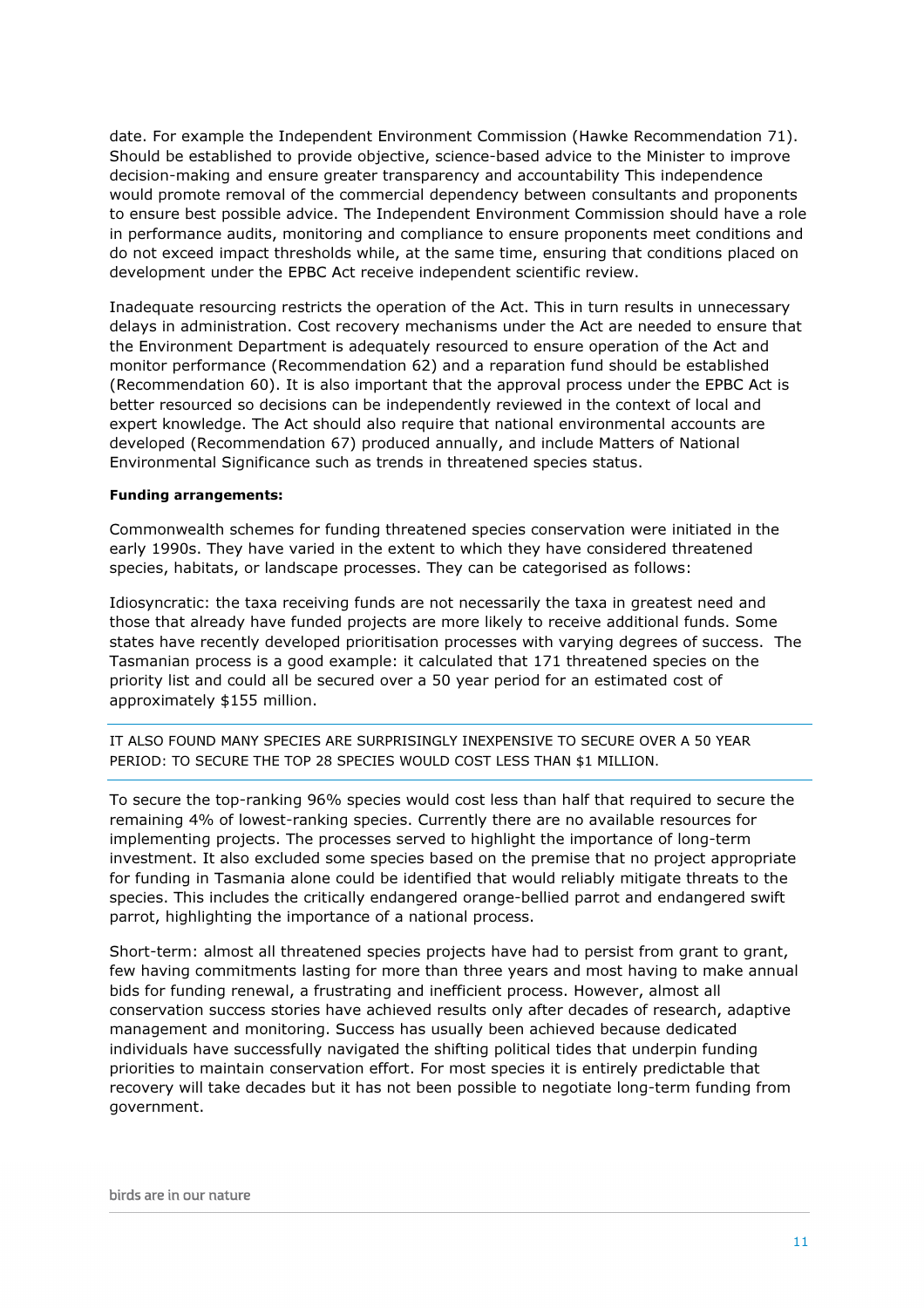Poorly monitored: accountability for funding has generally been poor – either non-existent or poorly thought out so that the wrong things are reported. Some schemes have been roundly criticised by the Auditor-General (Auditor General 2004, Report no. 17, 2004–05; Auditor General 2008, Report no. 21, 2007–08). Few projects have published results beyond reports in the grey literature so that lessons are hard to extract, progress hard to ascertain, actions hard to understand and ongoing management is rarely built on regular analysis of monitoring results. Monitoring of threatened species is generally poor. For birds, the best monitored fauna in the country, an initial analysis of threatened taxa suggests that monitoring of most birds is insufficient to detect if the population has halved inside three generations, and for 16 there is no monitoring whatsoever (based on analysis of the Action Plan for Australian Birds 2010). Conversations with senior managers in conservation departments are generally negative about the need for monitoring. Such resistance to monitoring would be unheard of in health or education departments. A failure to monitor is at best a cavalier use of public funds.

Subject to capture by advocates: strong lobby groups have often captured funds far in excess of the amount that can be justified under any prioritization scheme. In all such cases identified during research for the Action Plan for Australian Birds 2010, research that might have refuted advocate's claims, and thus potentially reduced the allocation to a particular species, was avoided, or even actively discouraged by advocacy groups.

Caring for Our Country and the Clean Energy Future - Biodiversity fund are currently the primary funding vehicles to meet Australia's International obligations, (such as the UN Convention of Biological Diversity) to protect threatened species. Whilst these programs espouse the need to evaluate and improve on their delivery, adequate funding is needed to support the collection of data and good science to truly measure their contribution to threatened species outcomes. Currently appropriate indicators that measure progress towards achieving the objectives of the programs outcomes (rather than just the output based targets) are lacking. The programs are also regularly over-subscribed and require at least an order of magnitude increase in funding to deliver on our international obligations.

#### Recommendations:

- 1. Funding should be provided for up to eight years at a time with independent review and potential extension after four years.
- 2. Higher levels of investment in science and data collection are needed as part of funding programs such as Caring for Our Country, to ensure that on-ground activities are best practice: whilst many conservation activities appear straightforward, the actual and relative contribution to conservation of threatened species is often based on anecdotal evidence.
- 3. There should be a process of national prioritisation of recovery actions against agreed criteria. While there is fear by some that this will involve allowing some species to go extinct because they are too expensive to recover, the *laissez faire* approach currently used is doing that anyway, but without public consent. Rather it can help ensure that funds are directed to taxa genuinely in need to minimise the chances of further extinction. The process should involve a high degree of public participation and transparency (e.g. funding allocations should be published on an annual basis and open to public comment).
- 4. Investment in a national information system, including collection, management and distribution of information about threatened species management at local and regional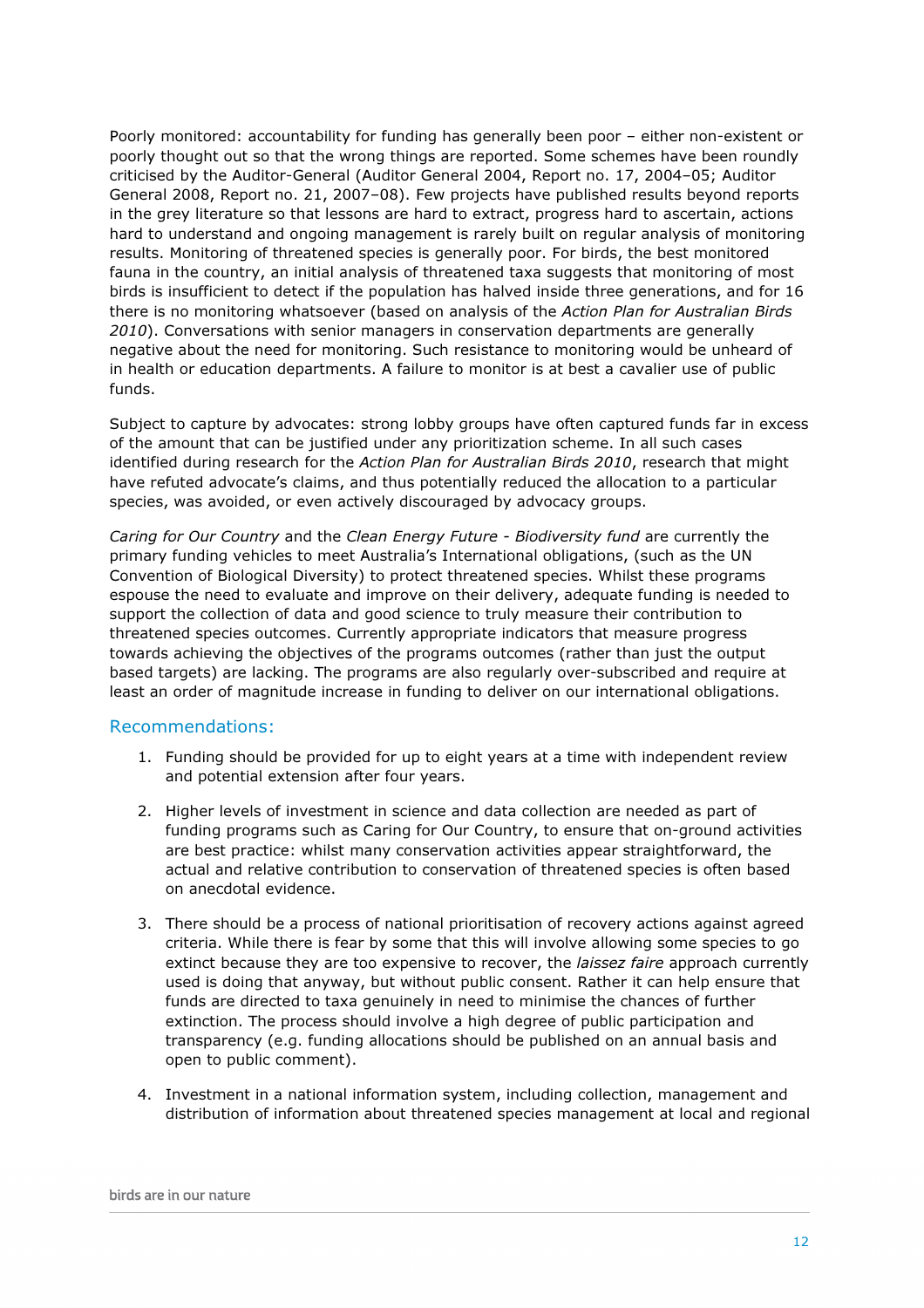scales, and includes monitoring and evaluation is desperately needed. This sort of information should be publicly available.

- 5. Improved collaboration and co-ordination among states could lead to progress towards the management of species that require actions to occur in two or more states. Additional benefits of collaboration include the strengthening of linkages between funding sources and the conservation agencies that implement management as well as the strengthening linkages between governments and NGOs.
- 6. It should be a requirement of any threatened species project that there not only be an allocation for monitoring but there should be a plan developed in which monitoring results are analysed regularly and considered in ongoing management.
- 7. Reform of the EPBC Act should include removal of approval bilateral provisions and amendments that will strengthen protection for threatened species.

## (e) Timeliness and risk management within the listings processes

Listing processes differ between jurisdictions. Most agencies are under resourced and thus lists are often out of date. The process can often be confused because the states and territories have different taxonomies and use different criteria. Fortunately Western Australia and the Northern Territory have had regular reviews to update lists using new knowledge based on the IUCN Red List criteria, and the Advisory List of Threatened Vertebrate Fauna in Victoria has been reviewed at regular 4-5 year intervals since 2003. The list attached to the EPBC Act arguably has greatest influence on habitat management decisions, however it requires significant updating. Table 2 describes the differences between the EPBC list (rows) and the latest IUCN Red List (columns) categories. Further details are provided in Appendices 1-4.

| <b>EPBC status</b>                     | <b>Critically</b> | <b>Endangered Endangered Vulnerable</b> |    | <b>Not</b><br><b>Threatened</b> | Total |
|----------------------------------------|-------------------|-----------------------------------------|----|---------------------------------|-------|
| <b>Critically</b><br><b>Endangered</b> | 3                 |                                         |    |                                 | 5     |
| <b>Endangered</b>                      | 11                | 22                                      | 6  | 5                               | 44    |
| <b>Vulnerable</b>                      | 4                 | 22                                      | 20 | 16                              | 61    |
| <b>Not Listed</b>                      | っ                 | 15                                      | 40 | 1071                            | 1129  |
| <b>Total</b>                           | 20                | 60                                      | 67 | 1091                            | 1239  |

#### Table 2. Differences between EPBC status and latest IUCN red list status for Australian bird taxa

A failure to list species can increase the risk that they are not considered at the time of new development proposals.

It also means that changes in the EPBC list cannot be used to assess progress with threatened species. The Australian Bureau of Statistics has been attempting to develop a set of environmental accounts that includes biodiversity stocks (4628.0.55.001 - Completing the Picture - Environmental Accounting in Practice, May 2012) but has had to use the IUCN Red List data because the EPBC Act data is too outdated. A comparison between the two is provided in Figure 1 that describes changes in an index of rarity (see Appendix 5 for further details). The Red List Index (RLI), which uses information from the IUCN Red List to track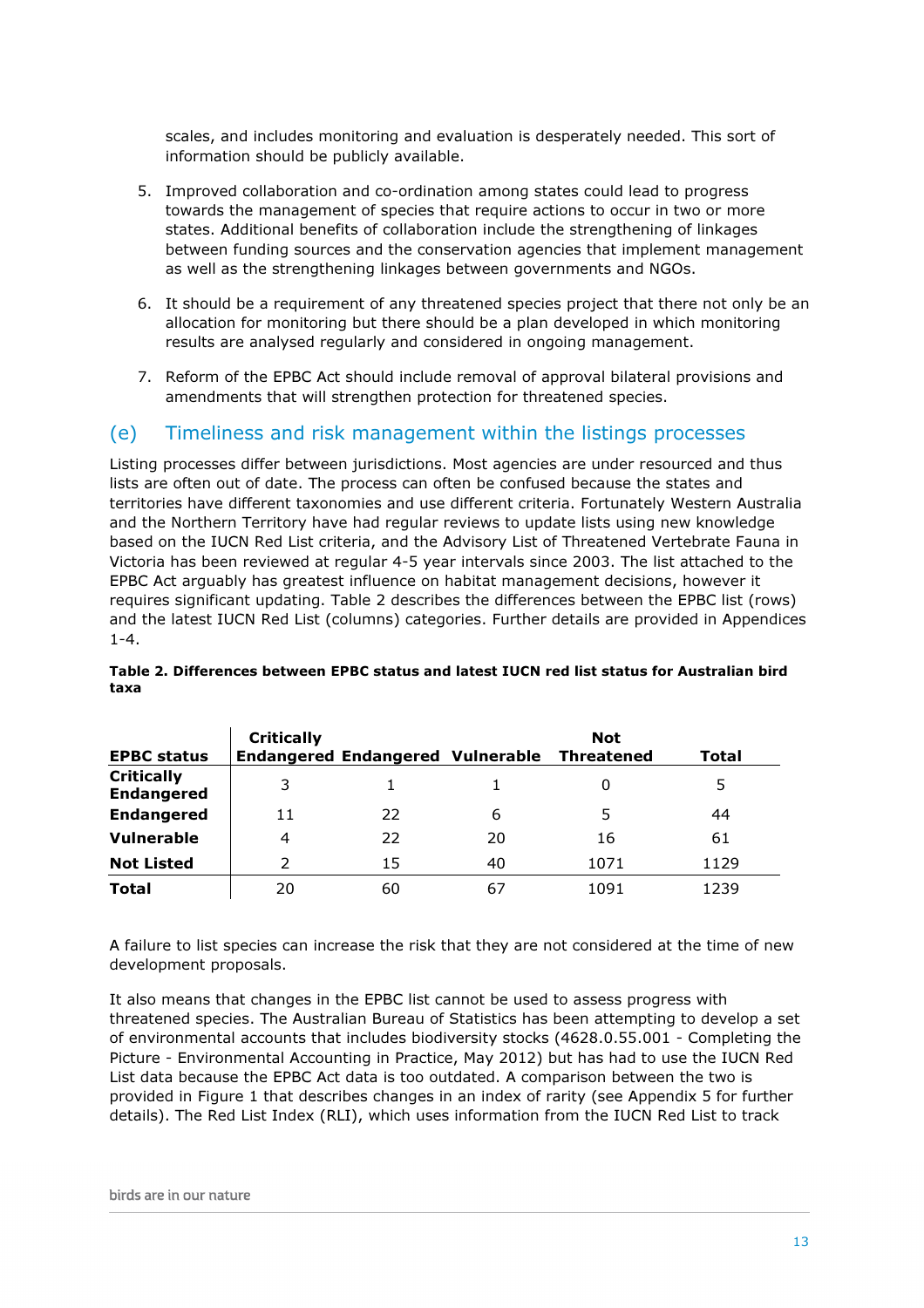trends in the projected overall extinction risk of sets of species, is among the indicators adopted by the world's governments to assess performance under the Convention on Biological Diversity and the United Nations Millennium Development Goals.

The Index calculated using the EPBC data is far more optimistic than that using the IUCN data for Australian birds. The Index for Australia is declining faster than global rates when migratory shorebirds and seabirds are included.



#### Figure 1. Changes in the IUCN Red List Index calculated from annual changes in status reflected in the EPBC Act list (top line) and the IUCN Red List Index (bottom line) calculated from assessments in 2000 and 2010.

The Threatened Species Scientific Committee has recently been attempting to accelerate changes to the EBPC Act to reflect new knowledge about currently listed species as well as accelerate listing of species currently omitted, but this has not yet eventuated.

#### Recommendations:

- 1. A streamlined process for recommending changes to the EPBC list should be adopted to ensure timely changes in status. This process could draw on the professional networks available to conservation NGOs and other professional bodies.
- 2. Independent scientific advice and public participation (eg public nominations) in the listing process are critical to maintaining the integrity of threatened species lists.
- 3. The changes to the EPBC Act list should be kept sufficiently current that they can be used by the Australian Bureau of Statistics to maintain annual accounts, or at least report every four years on changes to the national Red List Index for all faunal and floral groups for which there is adequate information.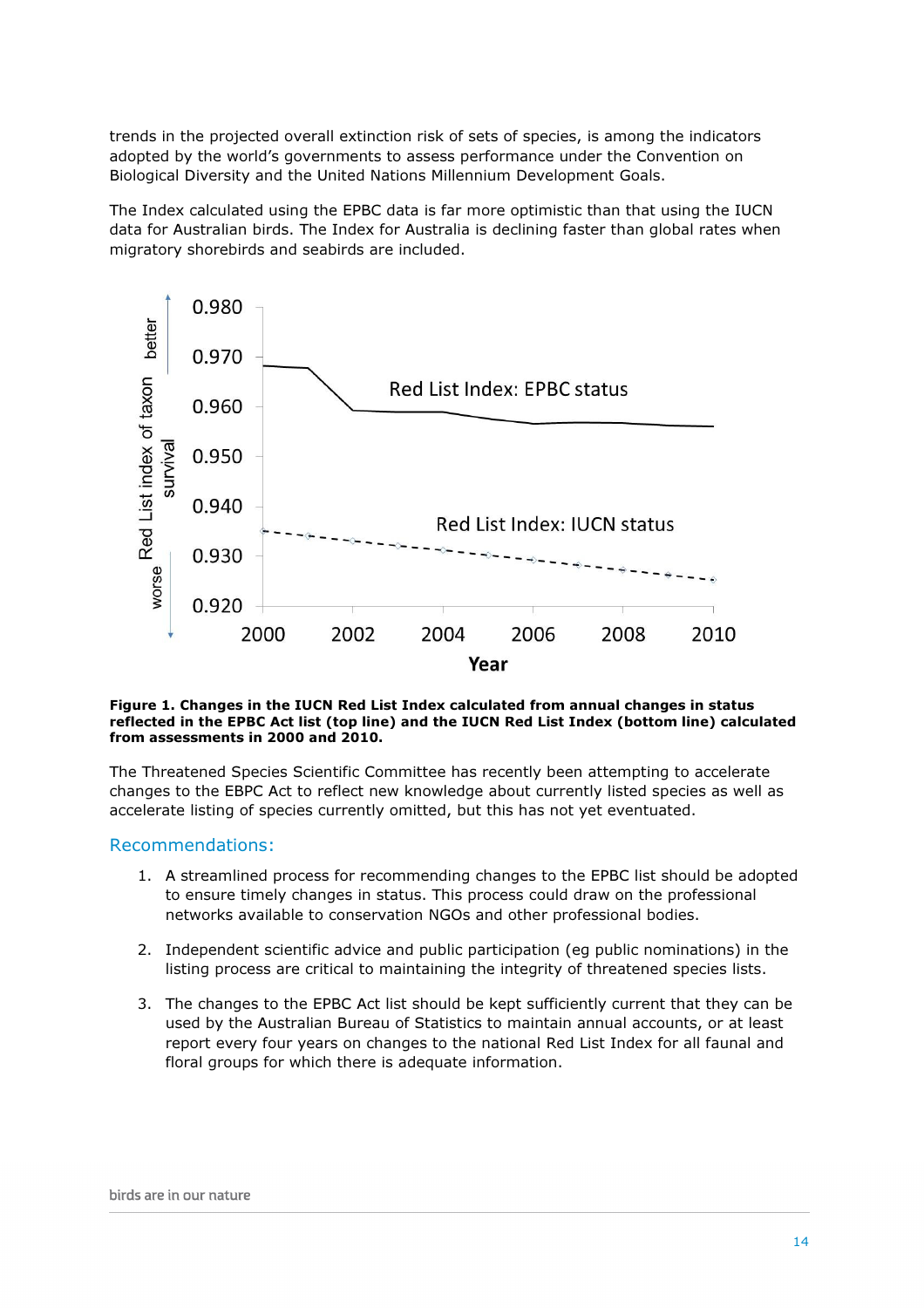## (f) The historical record of state and territory governments on these matters

The ANEDO has conducted a thorough assessment of threatened species laws and planning legislation in each jurisdiction (see attached). It is clear that no state or territory planning laws meet best practice standards for environmental assessment and the failings of state and territory laws to effectively avoid and mitigate impacts on threatened species is most apparent in relation to provisions for the fast-tracking of environmental impact assessment for major projects.

Given the common failings of legislation in all jurisdictions, a clear finding of this report is that threatened species laws in all jurisdictions needed to be reviewed, strengthened, and fully resourced and implemented. Given the decline in biodiversity noted in each state and territory, combined with increasing population pressures, land clearing, invasive species and climate change, now is not the time to be streamlining and minimising legal requirements in relation to threatened species assessment.

STATES AND TERRITORIES ALSO CANNOT BE RELIED UPON TO ASSESS DEVELOPMENT PROPOSALS IN THE NATIONAL INTEREST SO IT IS IMPERATIVE THAT THE PROVISIONS FOR DELEGATING APPROVAL POWERS TO STATES ARE REMOVED FROM THE EPBC ACT.

#### Resourcing and funding arrangements:

The majority of states have recently had significant cuts to already lean environment departments.

States and territories have often had to rely on Commonwealth funding for most threatened species conservation management, although Recovery Teams have also cobbled together other monies from the private sector and have usually had access to volunteer labour.

The Commonwealth has been suspicious of the states and territories using threatened species funding to cover core activities. Sometimes this suspicion is justified. To get around this the Commonwealth has, in recent years, been funding threatened species projects haphazardly through Natural Resource/Catchment Management groups and greatly reducing the amount of money passing to the states and territories. The result has been reduced coordination of funding and the dissipation of much effort into small projects that deliver little benefit.

All states and territories have had individual members of staff dedicated to threatened species conservation for at least two decades. Such staff have repeatedly negotiated ongoing funding for multiple threatened species projects and have provided the institutional memory of conservation actions within their jurisdictions. For birds such continuity is least evident in Queensland and, at a head office level, in New South Wales, although there are some long– serving regional threatened species officers. Some of these officers have retired but continue to provide input to threatened species planning for many years afterwards.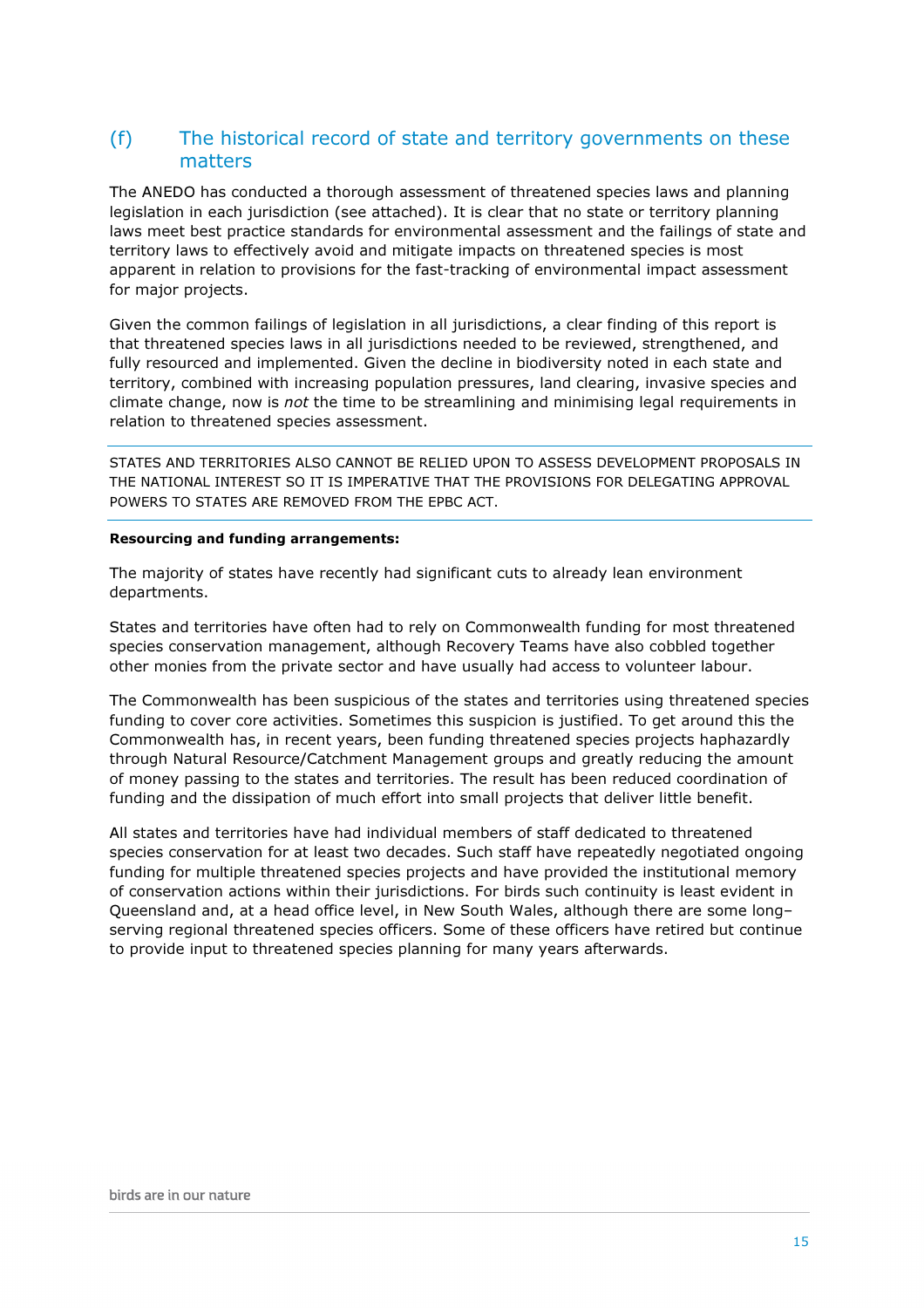### (g) Any other related matter

1. Support for threatened species conservation.

There can be scepticism that the Australian public wishes to conserve birds. In 2011, Gill Ainsworth of Charles Darwin University conducted a survey of 638 respondents using a market research company to reduce bias. Of these 58% pay attention to birds wherever they go; 64% can identify common birds in their area; for 44% seeing a new bird fills them with excitement and just 20% were not really interested in birds. This translated into concern for threatened birds. Some 75% said they would become upset if a bird became extinct (compared to 7% who disagreed); 74% said that people have a moral obligation to protect threatened birds (compared with 5% who did not), and 47% said that the needs of threatened species can come ahead of people compared with 15% who thought the opposite. Older women were more likely than young men to favour threatened species and level of education was negatively correlated with concern (that is more educated people had less empathy with threatened species).

2. Wider benefits of threatened species conservation in rural, remote or regional Australia

Threatened species funding should not be considered in isolation. Many threatened species occur in rural, remote or regional areas with lower levels of income and higher levels of disadvantage than urban areas. There is a major opportunity to consider threatened species funding as part of portfolios of support for regions that have both threatened species needing management and qualify for other forms of support. The flow-on effects of employment in threatened species management are likely to be far greater in the smaller economies of rural and remote areas than urban areas while involvement of land managers in threatened species research is one of the most effective means of transforming land practice (see Garnett et al 2009 Biotropica 41: 571–577).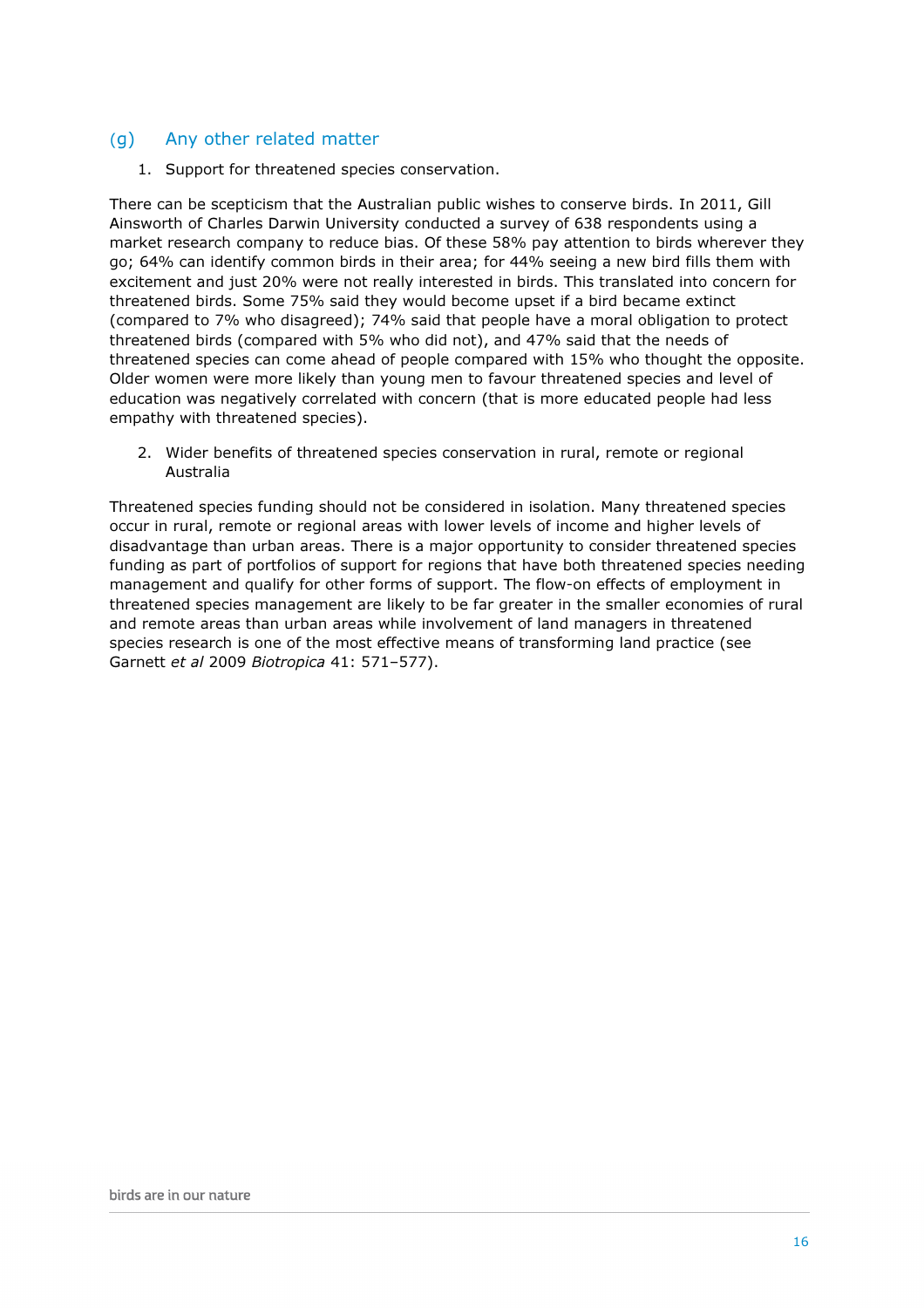## Appendix 1. Australian bird species/subspecies missing from the EPBC list but judged to be threatened by the IUCN Red List criteria<sup>1</sup>

|                                            |                                           | <b>IUCN Red</b><br>List |
|--------------------------------------------|-------------------------------------------|-------------------------|
| <b>Common name</b>                         | <b>Scientific name</b>                    | <b>Category</b>         |
| White-tailed Tropicbird (Christmas Island) | Phaethon lepturus fulvus                  | Endangered              |
| White-tailed Tropicbird (Indian Ocean)     | Phaethon lepturus lepturus                | Endangered              |
| Matsudaira's Storm-Petrel                  | Hydrobates matsudairae                    | Vulnerable              |
| Wilson's Storm-Petrel (subantarctic)       | Oceanites oceanicus oceanicus             | Vulnerable              |
| Grey-backed Storm-Petrel                   | Garrodia nereis                           | Endangered              |
| Light-mantled Albatross                    | Phoebetria palpebrata                     | Endangered              |
| <b>Antarctic Prion</b>                     | Pachyptila desolata                       | Endangered              |
| Fulmar Prion (southern)                    | Pachyptila crassirostris eatoni           | Vulnerable              |
| White-chinned Petrel                       | Procellaria aequinoctialis                | Vulnerable              |
| <b>Westland Petrel</b>                     | Procellaria westlandica                   | Vulnerable              |
| <b>Black Petrel</b>                        | Procellaria parkinsoni                    | Vulnerable              |
| <b>Grey Petrel</b>                         | Procellaria cinerea                       | Endangered              |
| <b>Buller's Shearwater</b>                 | Ardenna bulleri                           | Vulnerable              |
| <b>Hutton's Shearwater</b>                 | Puffinus huttoni                          | Endangered              |
| Little Shearwater (Tasman Sea)             | Puffinus assimilis assimilis              | Vulnerable              |
| White-headed Petrel                        | Pterodroma lessonii                       | Endangered              |
| Providence Petrel                          | Pterodroma solandri                       | Vulnerable              |
| Gould's Petrel (New Caledonian)            | Pterodroma leucoptera caledonica          | Vulnerable              |
| White-necked Petrel (southern)             | Pterodroma cervicalis cervicalis          | Endangered              |
| Common Diving-Petrel (southern)            | Pelecanoides urinatrix exsul              | Vulnerable              |
| South Georgian Diving-Petrel               | Pelecanoides georgicus                    | Vulnerable              |
| Southern Rockhopper Penguin (eastern)      | Eudyptes chrysocome filholi               | Vulnerable              |
| Grey Falcon                                | Falco hypoleucos                          | Vulnerable              |
| Lewin's Rail (Tasmanian)                   | Lewinia pectoralis brachipus              | Vulnerable              |
| Black-faced Sheathbill (Heard Island)      | Chionis minor nasicornis                  | Vulnerable              |
| Lesser Sand Plover (Mongolian)             | Charadrius mongolus mongolus              | Endangered              |
| Lesser Sand Plover (Kamchatkan)            | Charadrius mongolus stegmanni             | Endangered              |
| Greater Sand Plover (Mongolian)            | Charadrius leschenaultii<br>leschenaultii | Vulnerable              |
| Hooded Plover (eastern)                    | Thinornis rubricollis rubricollis         | Vulnerable              |
| Bar-tailed Godwit (western Alaskan)        | Limosa lapponica baueri                   | Vulnerable              |
| Bar-tailed Godwit (northern Siberian)      | Limosa lapponica menzbieri                | Vulnerable              |
| <b>Eastern Curlew</b>                      | Numenius madagascariensis                 | Vulnerable              |
| Great Knot                                 | Calidris tenuirostris                     | Vulnerable              |
| Red Knot (New Siberian islands)            | Calidris canutus piersmai                 | Vulnerable              |
| Red Knot (north-eastern Siberia)           | Calidris canutus rogersi                  | Vulnerable              |
| Curlew Sandpiper                           | Calidris ferruginea                       | Vulnerable              |

1 Garnett, Szabo & Dutson. 2011. The Action Plan for Australian Birds 2010.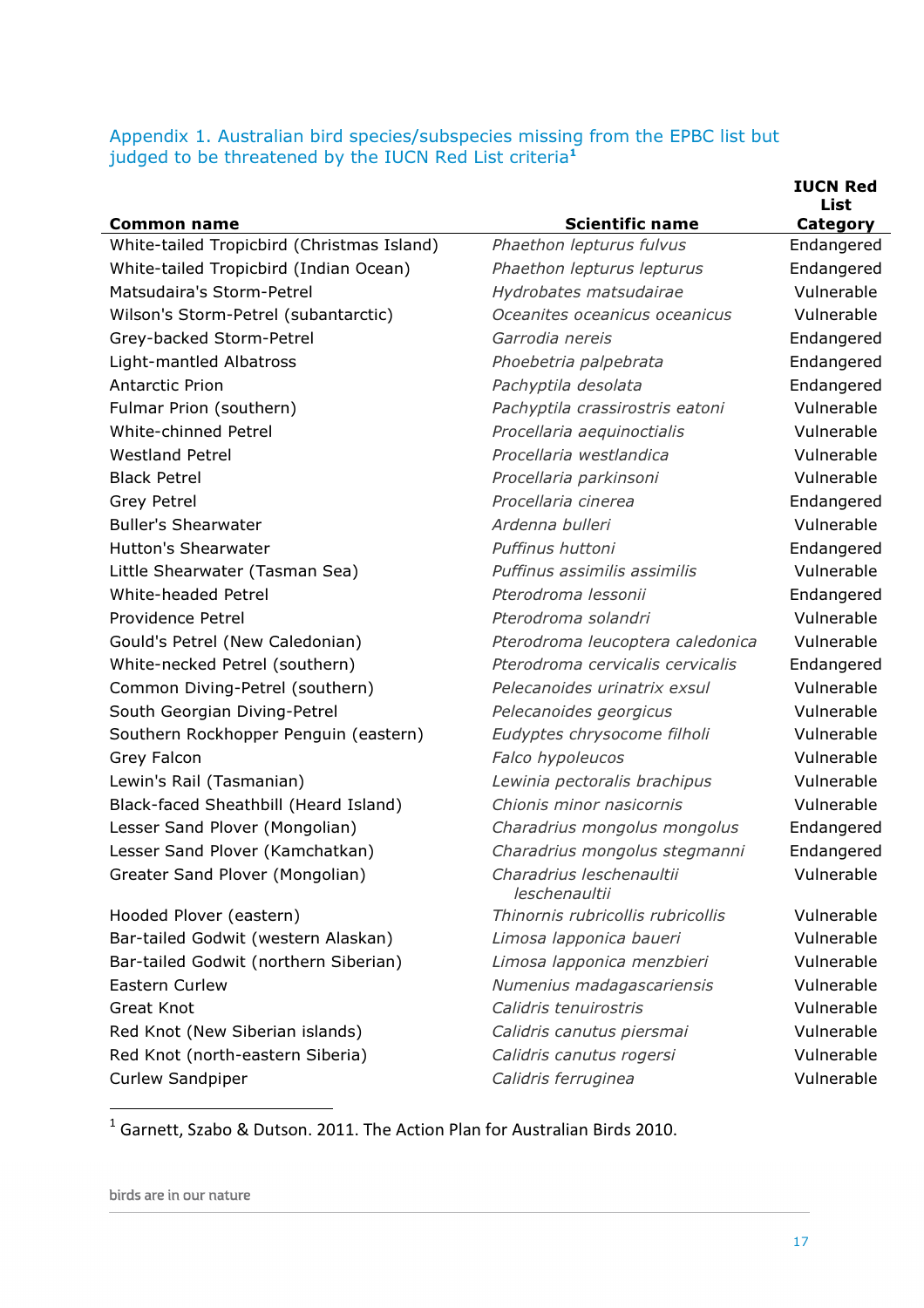| <b>Common name</b>                             | <b>Scientific name</b>              | <b>IUCN Red</b><br>List<br><b>Category</b> |
|------------------------------------------------|-------------------------------------|--------------------------------------------|
| Fairy Tern (New Caledonian)                    | Sternula nereis exsul               | Endangered                                 |
| Palm Cockatoo (Australian)                     | Probosciger aterrimus macgillivrayi | Vulnerable                                 |
| Green Rosella (King Island)                    | Platycercus caledonicus brownii     | Vulnerable                                 |
| Rufous Scrub-bird (southern)                   | Atrichornis rufescens ferrieri      | Endangered                                 |
| Rufous Scrub-bird (northern)                   | Atrichornis rufescens rufescens     | Endangered                                 |
| Variegated Fairy-wren (Shark Bay)              | Malurus lamberti bernieri           | Vulnerable                                 |
| Southern Emu-wren (Dirk Hartog Island)         | Stipiturus malachurus hartogi       | Vulnerable                                 |
| Short-tailed Grasswren (Flinders Ranges)       | Amytornis merrotsyi merrotsyi       | Vulnerable                                 |
| Short-tailed Grasswren (Gawler Ranges)         | Amytornis merrotsyi pedleri         | Vulnerable                                 |
| White-throated Grasswren                       | Amytornis woodwardi                 | Vulnerable                                 |
| Western Grasswren (Gawler Ranges)              | Amytornis textilis myall            | Vulnerable                                 |
| Chestnut-rumped Heathwren (Flinders<br>Ranges) | Hylacola pyrrhopygia pedleri        | Vulnerable                                 |
| Rufous Fieldwren (Dorre Island)                | Calamanthus campestris dorrie       | Vulnerable                                 |
| Rufous Fieldwren (Dirk Hartog Island)          | Calamanthus campestris hartogi      | Vulnerable                                 |
| Slender-billed Thornbill (Gulf St Vincent)     | Acanthiza iredalei rosinae          | Vulnerable                                 |
| Painted Honeyeater                             | Grantiella picta                    | Vulnerable                                 |
| Black Currawong (King Island)                  | Strepera fuliginosa colei           | Endangered                                 |
| Horsfield's Bushlark (Tiwi Islands)            | Mirafra javanica melvillensis       | Vulnerable                                 |
| Bassian Thrush (South Australian)              | Zoothera lunulata halmaturina       | Vulnerable                                 |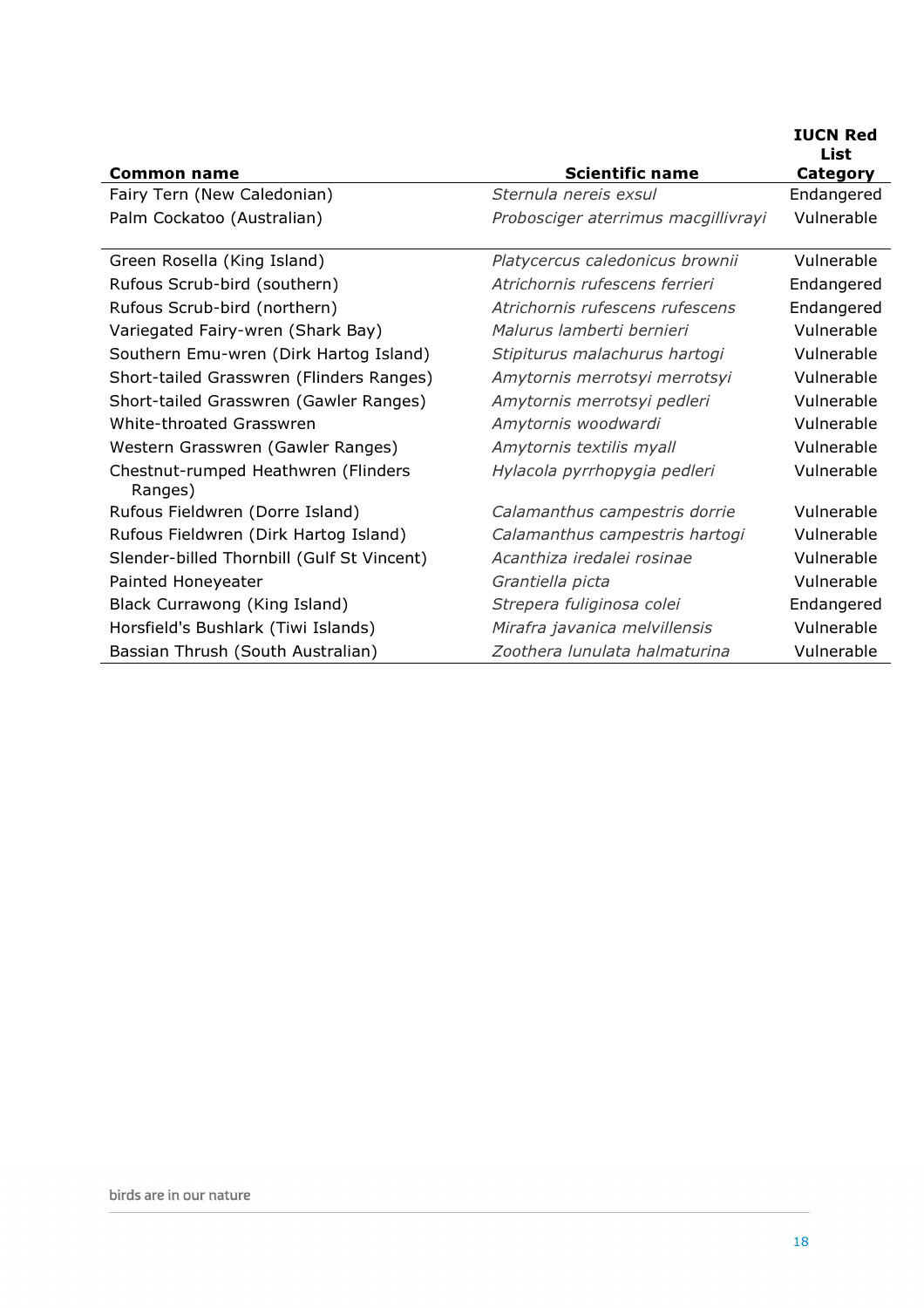## Appendix 2. Australian bird species/subspecies classified as threatened on the EPBC list but judged to be more threatened under the IUCN Red List criteria

|                                                       |                                       |                    | <b>IUCN Red List</b>         |
|-------------------------------------------------------|---------------------------------------|--------------------|------------------------------|
| <b>Common name</b>                                    | <b>Scientific name</b>                | <b>EPBC Status</b> | Category                     |
| <b>Wandering Albatross</b>                            | Diomedea exulans                      | Vulnerable         | <b>Critically Endangered</b> |
| Antipodean Albatross<br>(Auckland Is.)                | Diomedea antipodensis<br>gibsoni      | Vulnerable         | Endangered                   |
| <b>Black-browed Albatross</b>                         | Thalassarche<br>melanophrys           | Vulnerable         | Endangered                   |
| Grey-headed Albatross                                 | Thalassarche<br>chrysostoma           | Endangered         | <b>Critically Endangered</b> |
| Indian Yellow-nosed<br>Albatross                      | Thalassarche carteri                  | Vulnerable         | Endangered                   |
| Sooty Albatross                                       | Phoebetria fusca                      | Vulnerable         | Endangered                   |
| <b>Blue Petrel</b>                                    | Halobaena caerulea                    | Vulnerable         | <b>Critically Endangered</b> |
| Fairy Prion (southern)                                | Pachyptila turtur<br>subantarctica    | Vulnerable         | Endangered                   |
| <b>Kermadec Petrel</b><br>(western)                   | Pterodroma neglecta<br>neglecta       | Vulnerable         | Endangered                   |
| Soft-plumaged Petrel                                  | Pterodroma mollis<br>mollis/dubia     | Vulnerable         | <b>Critically Endangered</b> |
| Christmas Island<br>Frigatebird                       | Fregata andrewsi                      | Vulnerable         | <b>Critically Endangered</b> |
| Lord Howe Woodhen                                     | Gallirallus sylvestris                | Vulnerable         | Endangered                   |
| Plains-wanderer                                       | Pedionomus torquatus                  | Vulnerable         | Endangered                   |
| Australian Painted Snipe                              | Rostratula australis                  | Vulnerable         | Endangered                   |
| Painted Button-quail<br>(Houtman Abrolhos)            | Turnix varius scintillans             | Vulnerable         | Endangered                   |
| Lesser Noddy (Houtman<br>Abrolhos)                    | Anous tenuirostris<br>melanops        | Vulnerable         | Endangered                   |
| Antarctic Tern (Indian<br>Ocean)                      | Sterna vittata vittata                | Vulnerable         | Endangered                   |
| Baudin's Black-Cockatoo                               | Calyptorhynchus baudinii              | Vulnerable         | Endangered                   |
| Regent Parrot (eastern)                               | Polytelis anthopeplus<br>monarchoides | Vulnerable         | Endangered                   |
| <b>Tasman Parakeet</b><br>(Norfolk Island)            | Cyanoramphus cookii<br>cookii         | Endangered         | <b>Critically Endangered</b> |
| <b>Western Ground Parrot</b>                          | Pezoporus flaviventris                | Endangered         | <b>Critically Endangered</b> |
| Southern Boobook<br>(Norfolk Island x New<br>Zealand) | Ninox novaeseelandiae<br>undulata     | Endangered         | <b>Critically Endangered</b> |
| Masked Owl<br>(Tasmanian)                             | Tyto novaehollandiae<br>castanops     | Vulnerable         | Endangered                   |
| Noisy Scrub-bird                                      | Atrichornis clamosus                  | Vulnerable         | Endangered                   |
| Purple-crowned Fairy-<br>wren (western)               | Malurus coronatus<br>coronatus        | Vulnerable         | Endangered                   |
| Southern Emu-wren<br>(Eyre Peninsula)                 | Stipiturus malachurus<br>parimeda     | Vulnerable         | Endangered                   |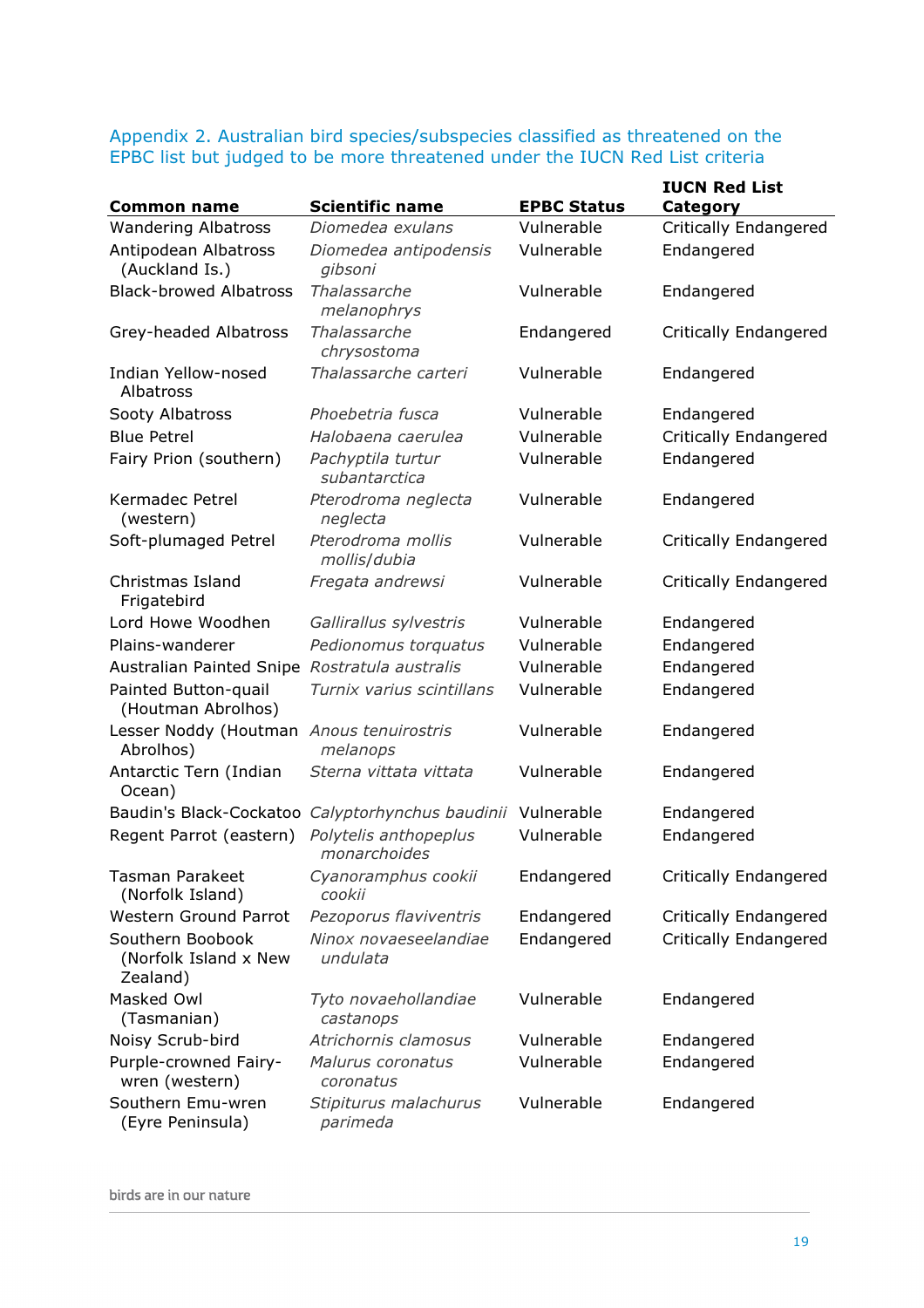| <b>Common name</b>                                             | <b>Scientific name</b>                        | <b>EPBC Status</b>       | <b>IUCN Red List</b><br>Category                   |
|----------------------------------------------------------------|-----------------------------------------------|--------------------------|----------------------------------------------------|
| Grey Grasswren (Bulloo) Amytornis barbatus                     | barbatus                                      | Vulnerable               | Endangered                                         |
| Thick-billed Grasswren<br>(NW NSW)                             | Amytornis modestus<br>obscurior               | Vulnerable               | <b>Critically Endangered</b>                       |
| Eastern Bristlebird<br>(northern)                              | Dasyornis brachypterus<br>monoides            | Endangered               | <b>Critically Endangered</b>                       |
| Western Bristlebird                                            | Dasyornis longirostris                        | Vulnerable               | Endangered                                         |
| Brown Thornbill (King<br>Island)                               | Acanthiza pusilla<br>archibaldi               | Endangered               | <b>Critically Endangered</b>                       |
| Yellow-tufted<br>Honeyeater (Helmeted)                         | Lichenostomus melanops Endangered<br>cassidix |                          | <b>Critically Endangered</b>                       |
| Regent Honeyeater                                              | Anthochaera phrygia                           | Endangered               | <b>Critically Endangered</b>                       |
| Spotted Quail-thrush (Mt Cinclosoma punctatum<br>Lofty Ranges) | anachoreta                                    | Critically<br>Endangered | <b>Critically Endangered</b><br>(Possibly Extinct) |
| Pied Currawong (Lord<br>Howe Island)                           | Strepera graculina<br>crissalis               | Vulnerable               | Endangered                                         |
| Scarlet Robin (Norfolk<br>Island)                              | Petroica multicolor<br>multicolor             | Vulnerable               | Endangered                                         |
| Hooded Robin (Tiwi<br>Islands)                                 | Melanodryas cucullata<br>melvillensis         | Endangered               | Critically Endangered<br>(Possibly Extinct)        |
| Star Finch (southern)                                          | Neochmia ruficauda<br>ruficauda               | Endangered               | <b>Critically Endangered</b><br>(Possibly Extinct) |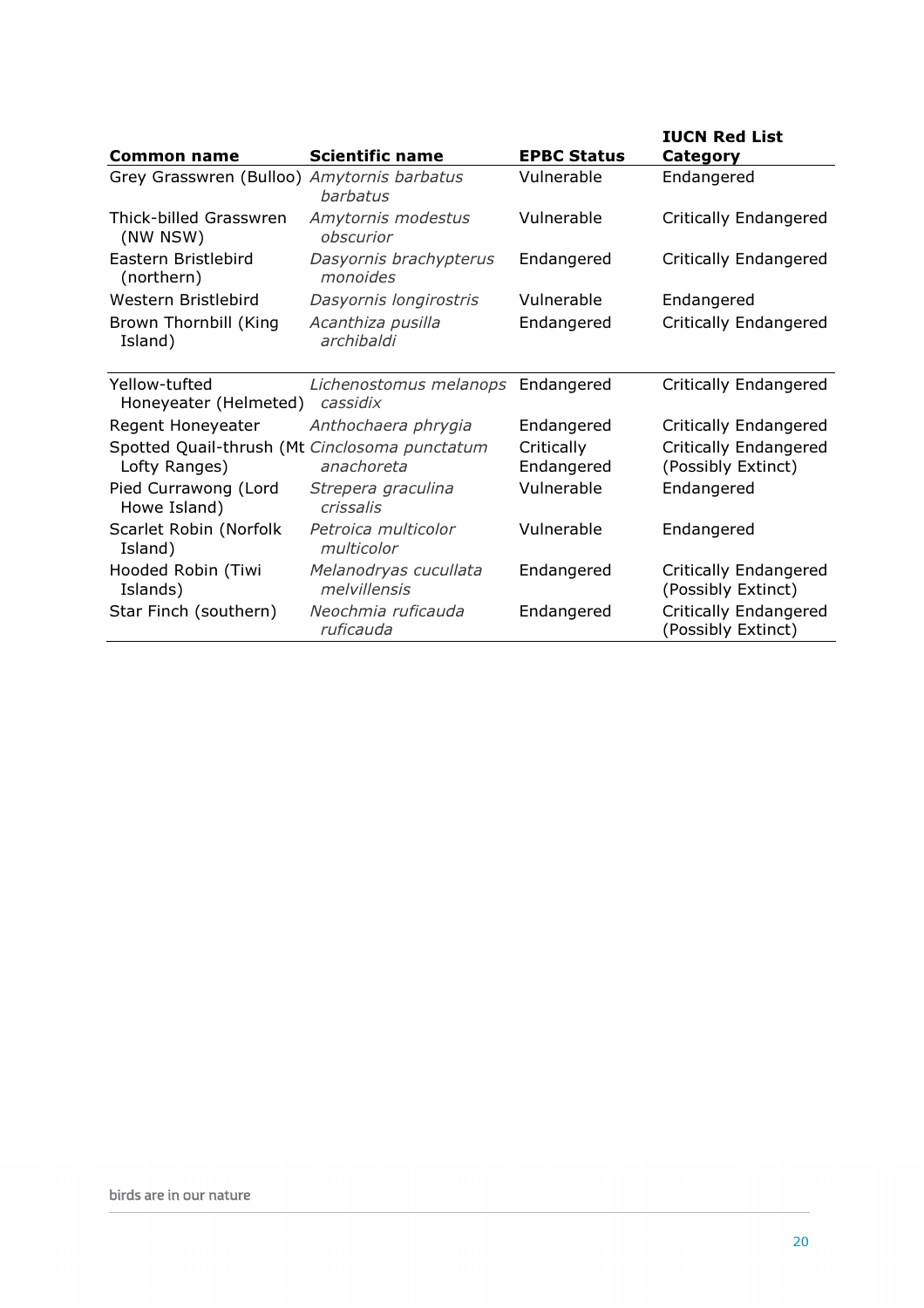Appendix 3. Australian bird species/subspecies present on the EPBC list but judged to be less threatened under the IUCN Red List criteria

| <b>Common name</b>                          | <b>Scientific name</b>               | <b>EPBC Status</b>       | <b>IUCN Red List</b><br>Category            |
|---------------------------------------------|--------------------------------------|--------------------------|---------------------------------------------|
| Southern Cassowary<br>(Australian)          | Casuarius casuarius<br>johnsonii     | Endangered               | Vulnerable                                  |
| <b>Herald Petrel</b>                        | Pterodroma heraldica                 | Critically<br>Endangered | Vulnerable                                  |
| Gould's Petrel<br>(Australian)              | Pterodroma leucoptera<br>leucoptera  | Endangered               | Vulnerable                                  |
| Wedge-tailed Eagle<br>(Tasmanian)           | Aquila audax fleayi                  | Endangered               | Vulnerable                                  |
| Buff-banded Rail (Cocos<br>Keeling Islands) | Gallirallus philippensis<br>andrewsi | Endangered               | Vulnerable                                  |
| Azure Kingfisher<br>(Tasmanian)             | Ceyx azureus<br>diemenensis          | Endangered               | Vulnerable                                  |
| Yellow Chat (Capricorn)                     | Epthianura crocea<br>macgregori      | Critically<br>Endangered | Endangered                                  |
| White-chested White-<br>eye                 | Zosterops albogularis                | Extinct                  | Critically Endangered<br>(Possibly Extinct) |
| <b>Black-throated Finch</b><br>(southern)   | Poephila cincta cincta               | Endangered               | Vulnerable                                  |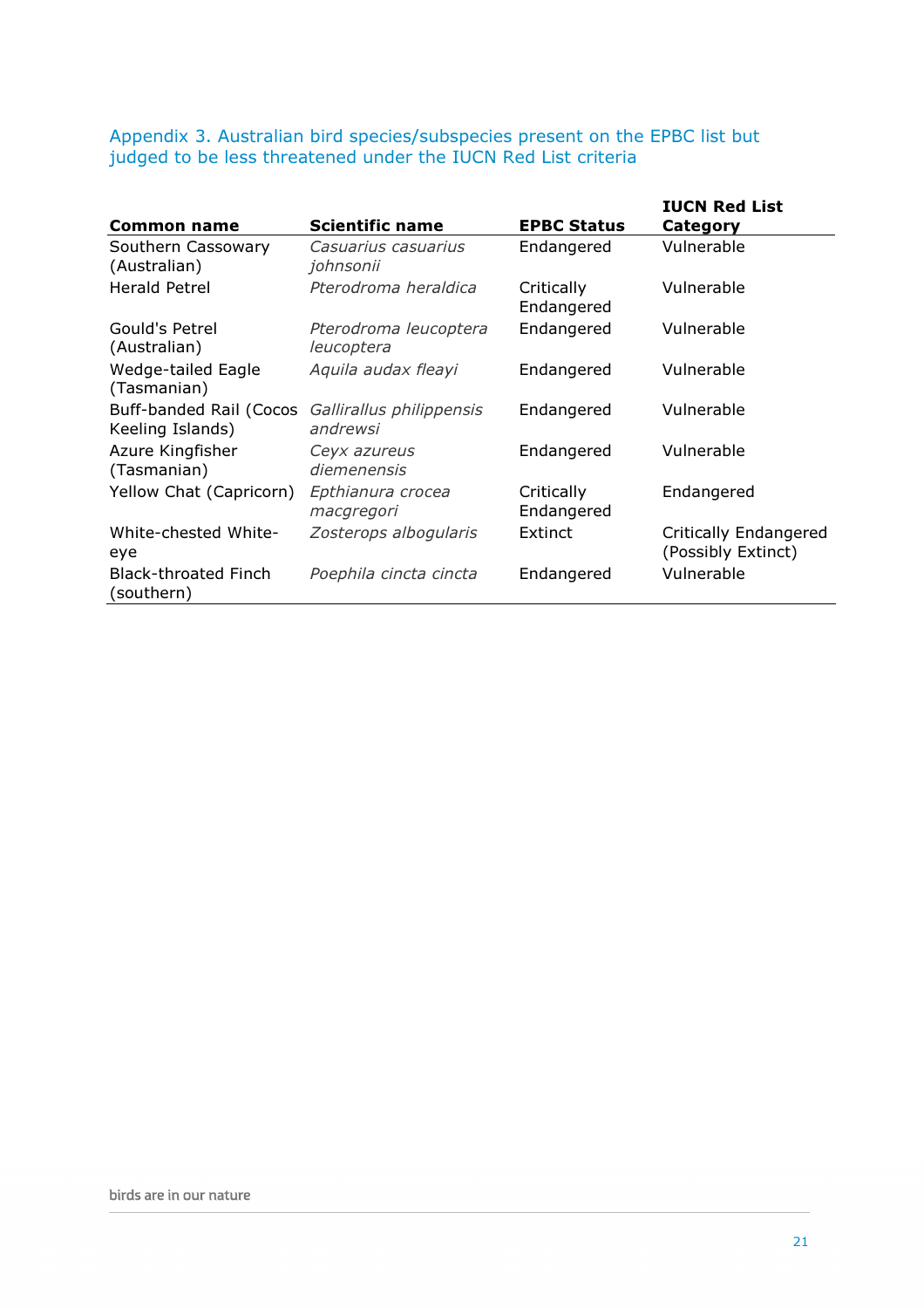Appendix 4. Australian bird species/subspecies present on the EPBC list but judged not to be threatened under the IUCN Red List criteria

| <b>Common name</b>                           | <b>Scientific name</b>                  | <b>EPBC Status</b> | <b>IUCN Red List</b><br>Category |
|----------------------------------------------|-----------------------------------------|--------------------|----------------------------------|
| Emerald Dove (Christmas                      | Chalcophaps indica                      | Endangered         | <b>Near Threatened</b>           |
| Island)                                      | natalis                                 |                    |                                  |
| Squatter Pigeon                              | Geophaps scripta                        | Vulnerable         | Least Concern                    |
| (southern)                                   | scripta                                 |                    |                                  |
| <b>Amsterdam Albatross</b>                   | Diomedea<br>amsterdamensis              | Endangered         | Vagrant                          |
| <b>Chatham Albatross</b>                     | Thalassarche eremita                    | Endangered         | Vagrant                          |
| <b>Buller's Albatross</b><br>(southern)      | Thalassarche bulleri<br>bulleri         | Vulnerable         | <b>Near Threatened</b>           |
| <b>Buller's Albatross</b><br>(northern)      | Thalassarche bulleri<br>platei          | Vulnerable         | <b>Near Threatened</b>           |
| Southern Giant-Petrel                        | Macronectes giganteus                   | Endangered         | Least Concern                    |
| Northern Giant-Petrel                        | Macronectes halli                       | Vulnerable         | Least Concern                    |
| Imperial Shag (Heard<br>Island)              | Leucocarbo atriceps<br>nivalis          | Vulnerable         | <b>Near Threatened</b>           |
| Red Goshawk                                  | Erythrotriorchis radiatus               | Vulnerable         | Near Threatened                  |
| <b>Black-breasted Button-</b><br>quail       | Turnix melanogaster                     | Vulnerable         | <b>Near Threatened</b>           |
| Western Corella<br>(southern, Muir's)        | Cacatua pastinator<br>pastinator        | Vulnerable         | Least Concern                    |
| Superb Parrot                                | Polytelis swainsonii                    | Vulnerable         | Least Concern                    |
| Princess Parrot                              | Polytelis alexandrae                    | Vulnerable         | <b>Near Threatened</b>           |
| Thick-billed Grasswren<br>(western)          | Amytornis modestus<br>indulkanna        | Vulnerable         | Least Concern                    |
| Thick-billed Grasswren<br>(Lake Frome Basin) | Amytornis modestus<br>curnamona         | Vulnerable         | <b>Near Threatened</b>           |
| Slender-billed Thornbill<br>(western)        | Acanthiza iredalei<br>iredalei          | Vulnerable         | Least Concern                    |
| <b>Crested Shrike-tit</b><br>(northern)      | <b>Falcunculus frontatus</b><br>whitei  | Vulnerable         | Least Concern                    |
| Golden Whistler (Norfolk<br>Island)          | Pachycephala pectoralis<br>xanthoprocta | Vulnerable         | Near Threatened                  |
| Island Thrush (Christmas<br>Island)          | Turdus poliocephalus<br>erythropleurus  | Endangered         | <b>Near Threatened</b>           |
| Crimson Finch (white-<br>bellied)            | Neochmia phaeton<br>evangelinae         | Vulnerable         | <b>Near Threatened</b>           |
| Gouldian Finch                               | Erythrura gouldiae                      | Endangered         | Near Threatened                  |